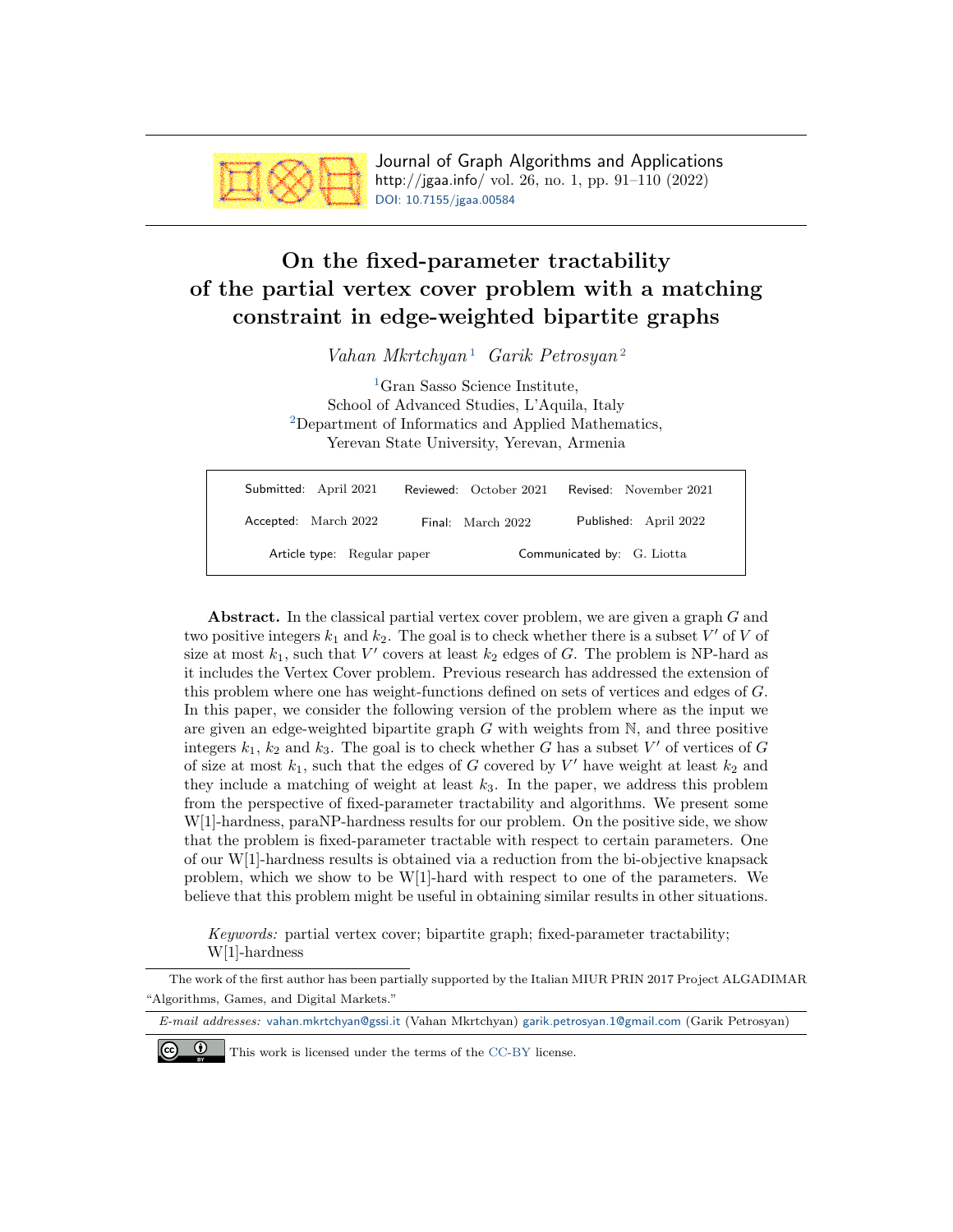# 1 Introduction

In the present paper, we study an extension of the classical vertex cover problem (VC). We address this problem from the perspective of parameterized complexity theory and algorithms. It deals with the partial vertex cover problem (PVC). In PVC the goal is to cover a certain number of edges (not necessarily all the edges of the input graph as in VC) using the minimum number of vertices. In our problem, which we call matching version of PVC (see [\[35\]](#page-18-0)), we have one more constraint where we require a certain lower bound for the size of the maximum matching in the covered edges. We also consider the weighted variants of this problem. Our main goal is to investigate this problem in bipartite graphs. In this case, we refer to it as the matching version of the partial vertex cover problem in bipartite graphs (M-PVCB). Some applications of the partial vertex cover problem in bipartite graphs and related problems are given in [\[9,](#page-16-0) [11\]](#page-16-1).

In the matching version of edge-weighted partial vertex cover problem (M-EPVC), we are given a graph  $G = (V, E)$ , a weight-function  $p : E \to \mathbb{N}$ , and three positive integers  $k_1, k_2$  and  $k_3$ . The goal is to check whether there is a subset  $V' \subseteq V$  of cardinality at most  $k_1$ , such that the total weight of edges covered by  $V'$  is at least  $k_2$ , and the covered edges include a matching of weight at least  $k_3$ .

In the present paper, we study the fixed-parameter tractability of M-EPVC in bipartite graphs (M-EPVCB). By obtaining a W[1]-hardness result for so called multi-objective knapsack problem, we show that M-EPVCB is W[1]-hard with respect to  $k_1$ . We also obtain similar results for other interesting parameters. In case of some parameters we are able to show that M-EPVCB is Fixed-Parameter Tractable (FPT) with respect to the parameter under consideration.

The paper is organized as follows: Main notations and definitions are given in Section [2.](#page-1-0) The formal statements of the problems studied in the paper are given in Section [3.](#page-2-0) Section [4](#page-4-0) presents the related approaches in the literature. In Section [5,](#page-5-0) we obtain hardness results for the so-called multi-objective knapsack problem and some of its restrictions. These results are used later in Section [6](#page-8-0) where the main results of the paper are obtained. We conclude the paper in Section [7,](#page-14-0) by summarizing our results and presenting some open problems that we feel deserve further investigation.

## <span id="page-1-0"></span>2 Main Notations and Definitions

 $\sum_{x\in X_0} w(x)$ . Let  $X = \{x_1, ..., x_r\}$  be a set and  $w : X \to Z$  be a function. For any  $X_0 \subseteq X$ , define  $w(X_0) =$ 

In the paper, we consider finite, undirected graphs that do not contain loops or parallel edges. The degree of a vertex is the number of edges of the graph that are incident to it. The maximum degree of the graph G, denoted by  $\Delta(G)$ , is the maximum of all degrees of vertices of G. For a positive integer k, we let  $V_k$  and  $V_{\geq k}$  be the sets of vertices of G that have degree k and at least k, respectively. Let  $rad(G)$  and  $diam(G)$  be the radius and diameter of G (see [\[16\]](#page-17-0)). If P is a path of length k in G, then we will say that P is a k-path.

If I is a subset of vertices of a graph  $G$ , then I is called an independent set if any two vertices of I are not adjacent in G. Let  $\alpha(G)$  be the cardinality of the largest independent set of G. A subset  $M$  of edges of  $G$  is called a matching, if no two edges of  $M$  are incident to the same vertex of G. A matching  $M$  of G is called an induced matching if G contains no path of length three, such that its first and third edge belong to M. Let  $\nu(G)$  be the size of a largest matching of G, and let  $\nu_{ind}(G)$  be the size of a largest induced matching of G. Clearly, in any graph G we have  $\nu_{ind}(G) \leq \nu(G) \leq \frac{|V|}{2}$  $\frac{V}{2}$ . If w :  $E(G)$  → N is a weight-function defined on edges of G and  $X \subseteq E(G)$ ,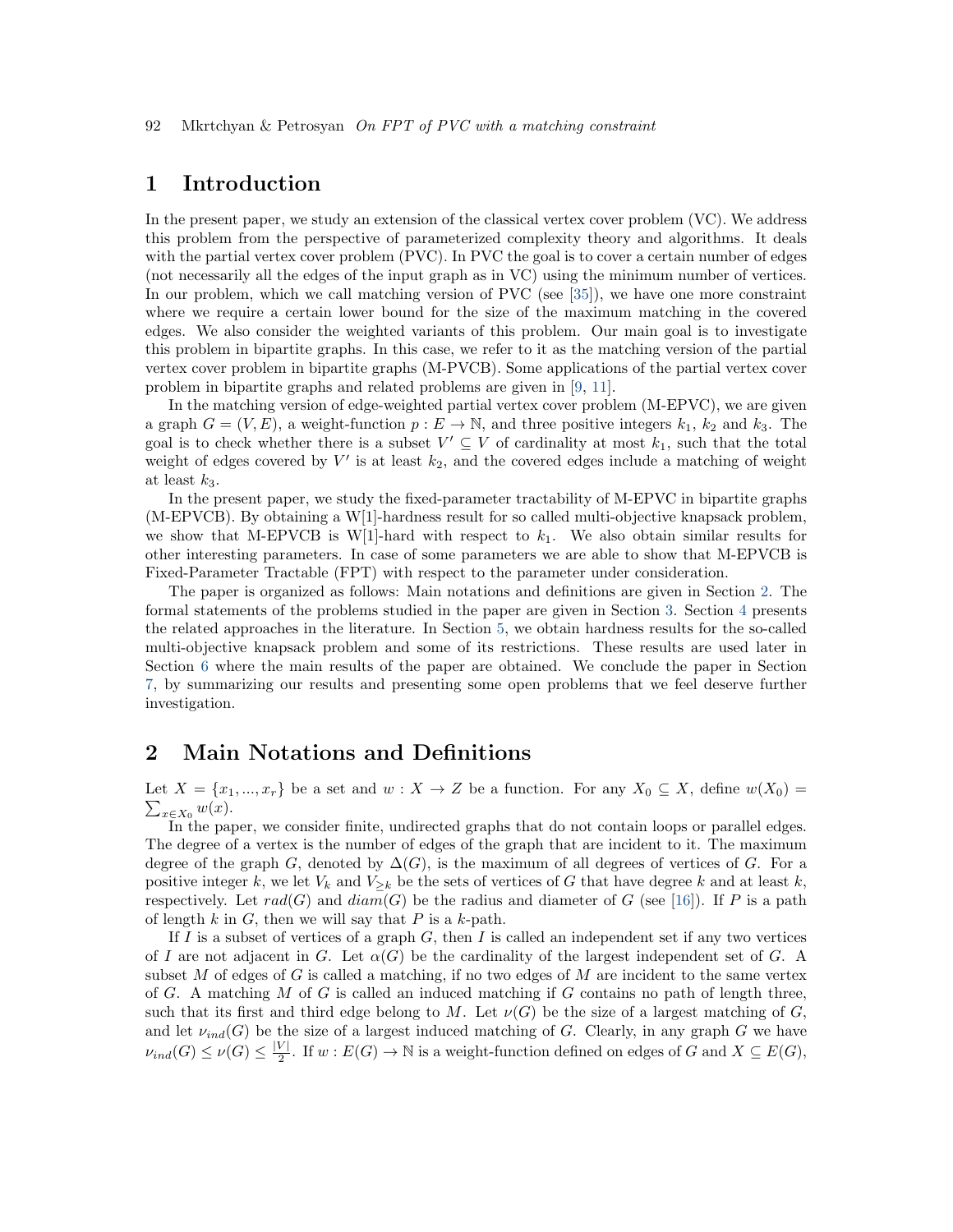then let  $\nu_w(X)$  be the maximum weight (with respect to w) of a matching M, such that  $M \subseteq X$ . In particular, when  $X = E(G)$ , instead of writing  $\nu_w(E(G))$ , we will write  $\nu_w(G)$ .

A graph  $G = (V, E)$  is bipartite, if its vertex set V can be partitioned into two independent sets  $V_1$  and  $V_2$ . Usually,  $V_1$  and  $V_2$  are called the bipartition of G. If G is a bipartite graph with a bipartition  $V_1$  and  $V_2$ , such that any vertex of  $V_1$  is adjacent to any vertex of  $V_2$ , then G is called a complete bipartite graph. We will denote such a bipartite graph as  $K_{|V_1|,|V_2|}$ .

Given a graph  $G = (V, E)$ , and a set  $V_0 \subseteq V$  of vertices, an edge  $(u, v) \in E$  is covered by  $V_0$ if  $u \in V_0$  or  $v \in V_0$ . Let  $E(V_0)$  be the set of edges of G that are covered by  $V_0$ . The classical vertex cover problem (VC) is defined as finding a smallest set  $V_0$  of vertices of the input graph  $G = (V, E)$ , such that  $E(V_0) = E$ . We will denote the cardinality of such set  $V_0$  as  $\tau(G)$ . The vertex cover problem is a well-known NP-complete problem [\[25\]](#page-17-1).

If  $\Pi$  is an algorithmic problem and t is a parameter, then the pair  $(\Pi, t)$  is called a parameterized problem. The parameterized problem  $(\Pi, t)$  is fixed-parameter tractable (or  $\Pi$  is fixed-parameter tractable with respect to the parameter t) if there is an algorithm A that solves  $\Pi$  exactly, whose running-time is  $g(t) \cdot poly(size)$ . Here g is some (computable) function of t, size is the length of the input and  $poly$  is a polynomial function. Usually, such an algorithm  $\overline{A}$  is called an FPT algorithm for  $(\Pi, t)$ . Sometimes we will say that A runs in FPT(t) time. If I is an instance of  $\Pi$ , then let  $t(I)$  denote the value of the parameter t in I.

A parameterized problem is called paraNP-hard, if it remains NP-hard even when the parameter under consideration is a constant. In the classical complexity theory, there is the notion of NP-hardness that indicates that a certain problem is less likely to be polynomial-time solvable. It relies on the assumption  $P \neq NP$ . The classical Satisfiability problem is an NP-hard problem and any problem such that Satisfiability can be reduced to it is NP-hard, too. Similarly, in parameterized complexity theory there is the notion of W[1]-hardness, which indicates that a certain parameterized problem is less likely to be fixed-parameter tractable. It relies on the assumption  $FPT \neq W[1]$ , which says that not all problems from  $W[1]$  are fixed-parameter tractable. The Maximum Clique problem where the parameter under consideration is  $k$  - the size of the clique that we are looking for, is an example of a W[1]-hard problem, and any problem such that the maximum clique with respect to k can be FPT-reduced to it, is also  $W[1]$ -hard. Recall that an FPT reduction between two parameterized problems  $(\Pi_1, t_1)$  and  $(\Pi_2, t_2)$  is an algorithm R that maps instances of  $\Pi_1$  to those of  $\Pi_2$ , such that

- (i) for any instance  $I_1 \in \Pi_1$ , we have  $I_1$  is a "yes"-instance of  $\Pi_1$  if and only if  $R(I_1)$  is a "yes"-instance of  $\Pi_2$ ,
- (ii) there is a computable function h, such that for any instance  $I_1 \in \Pi_1$   $t_2(R(I_1)) \leq h(t_1(I_1)),$
- (iii) there is a computable function g, such that R runs in time  $g(t_1) \cdot poly(size)$ .

The reader can learn more about this topic from [\[15\]](#page-17-2), that can be a good guide for algorithmic concepts that are not defined in this paper.

### <span id="page-2-0"></span>3 Formal Statement of Main Problems

In this paper, we study the following variants of the VC problem:

(a) The partial vertex cover problem (PVC)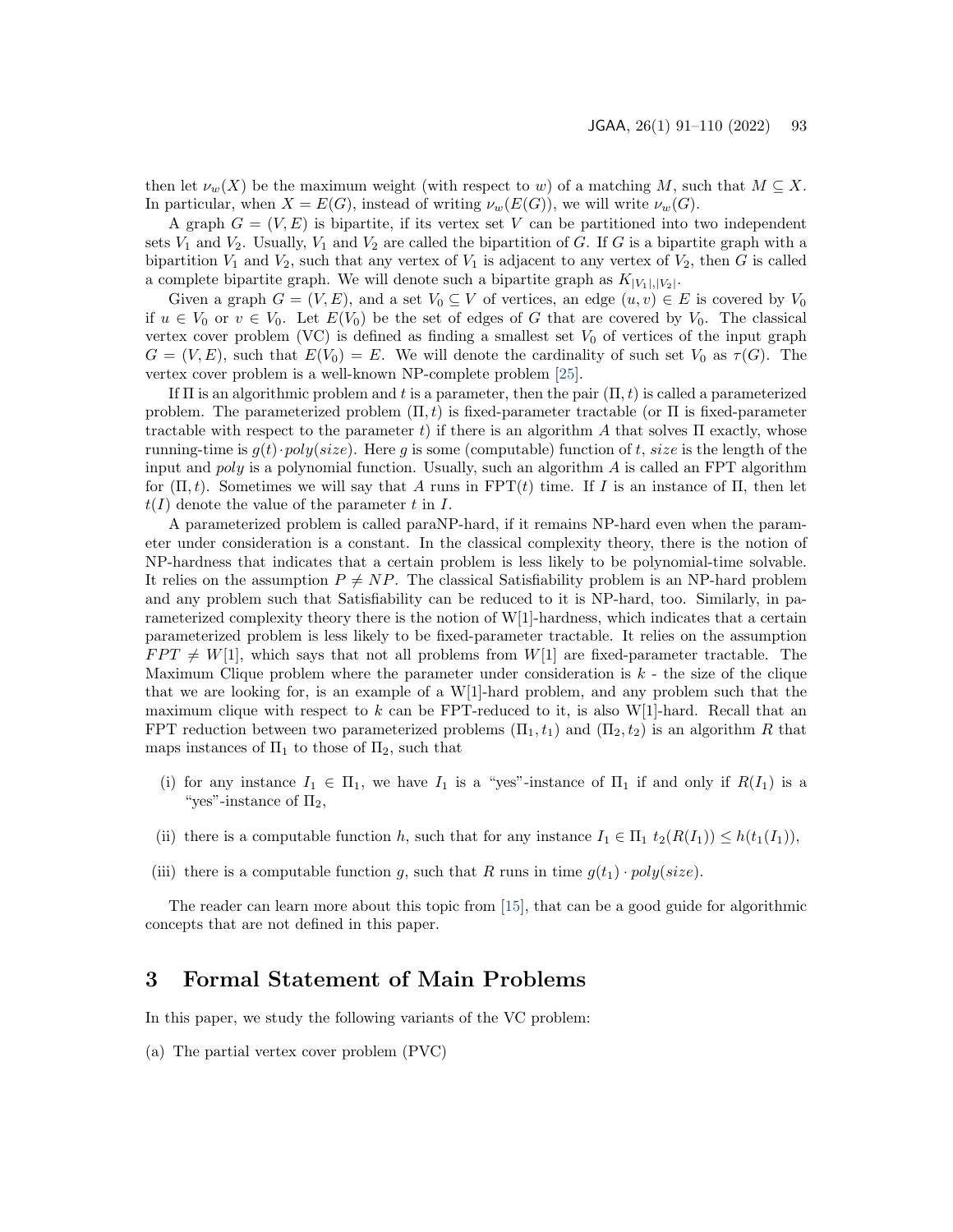**Definition 1** Given a graph  $G = (V, E)$  and two positive integers  $k_1$ , and  $k_2$ , check whether there is a subset  $V_0$  of V, such that  $|V_0| \leq k_1$  and  $|E(V_0)| \geq k_2$ .

(b) The weighted partial vertex cover problem (WPVC)

**Definition** 2 Given a graph  $G = (V, E)$ , weight-functions  $c: V \to \mathbb{N}$  and  $p: E \to \mathbb{N}$ , two positive integers  $k_1$  and  $k_2$ , check whether there is a subset  $V_0$  of V, such that  $\sum_{v \in V_0} c(v) \leq k_1$ and  $\sum_{e \in E(V_0)} p(e) \geq k_2$ ?

- (c) The partial vertex cover problem on bipartite graphs (PVCB) This is the restriction of the partial vertex cover problem (PVC) to bipartite graphs.
- (d) The weighted partial vertex cover problem on bipartite graphs (WPVCB) This is the restriction of the weighted partial vertex cover problem (WPVC) to bipartite graphs.
- (e) The VPVCB problem, a special case of the WPVCB problem, where all the edge weights are set to 1,
- (f) The EPVCB problem, a special case of the WPVCB problem, where all the vertex weights are set to 1.
- (g) The PVCB problem, a special case of the WPVCB problem, where all the vertex and edge weights are set to 1.
- (h) The partial vertex cover problem with a matching constraint (M-PVCB) This is a variant of the PVCB problem, in which we are given a third parameter  $k_3$  and the goal is to find a vertex subset of cardinality at most  $k_1$ , covering at least  $k_2$  edges, such that the covered edges include a matching of size at least  $k_3$ .
- (i) The edge-weighted partial vertex cover problem with a matching constraint (M-EPVCB) This is a variant of the EPVCB problem, in which we are given a third parameter  $k_3$  and the goal is to find a vertex subset of cardinality at most  $k_1$ , such that the covered edges have weight at least  $k_2$  and they include a matching of weight at least  $k_3$ .

The main contributions of this paper are the following:

- a. W[1]-hardness of the bi-objective knapsack problem and its two restrictions with respect to the budget B.
- b. Reduction of the parameterized problem (M-EPVCB,  $k_1$ ) to instances in which  $k_1 < k_3 < k_2$  $k_3 \cdot \Delta(G)$ .
- c. W[1]-hardness of the M-EPVCB problem with respect to  $k_1$ .
- d. NP-hardness of M-EPVCB in complete bipartite graphs  $K_{t,t}$  and the paraNP-hardness of this problem with respect to some parameters.
- e. Hardness of M-EPVCB with respect to  $|V| 2\nu_{ind}(G)$  under the assumption  $FPT \neq W[1]$ .
- f. Hardness of M-EPVCB in paths and cycles under the assumption  $FPT \neq W[1]$ .
- g. Fixed parameter tractability of M-EPVCB with respect to  $|V_{\geq 2}|$  and some other parameters.

Note that all our FPT algorithms depend on a single parameter.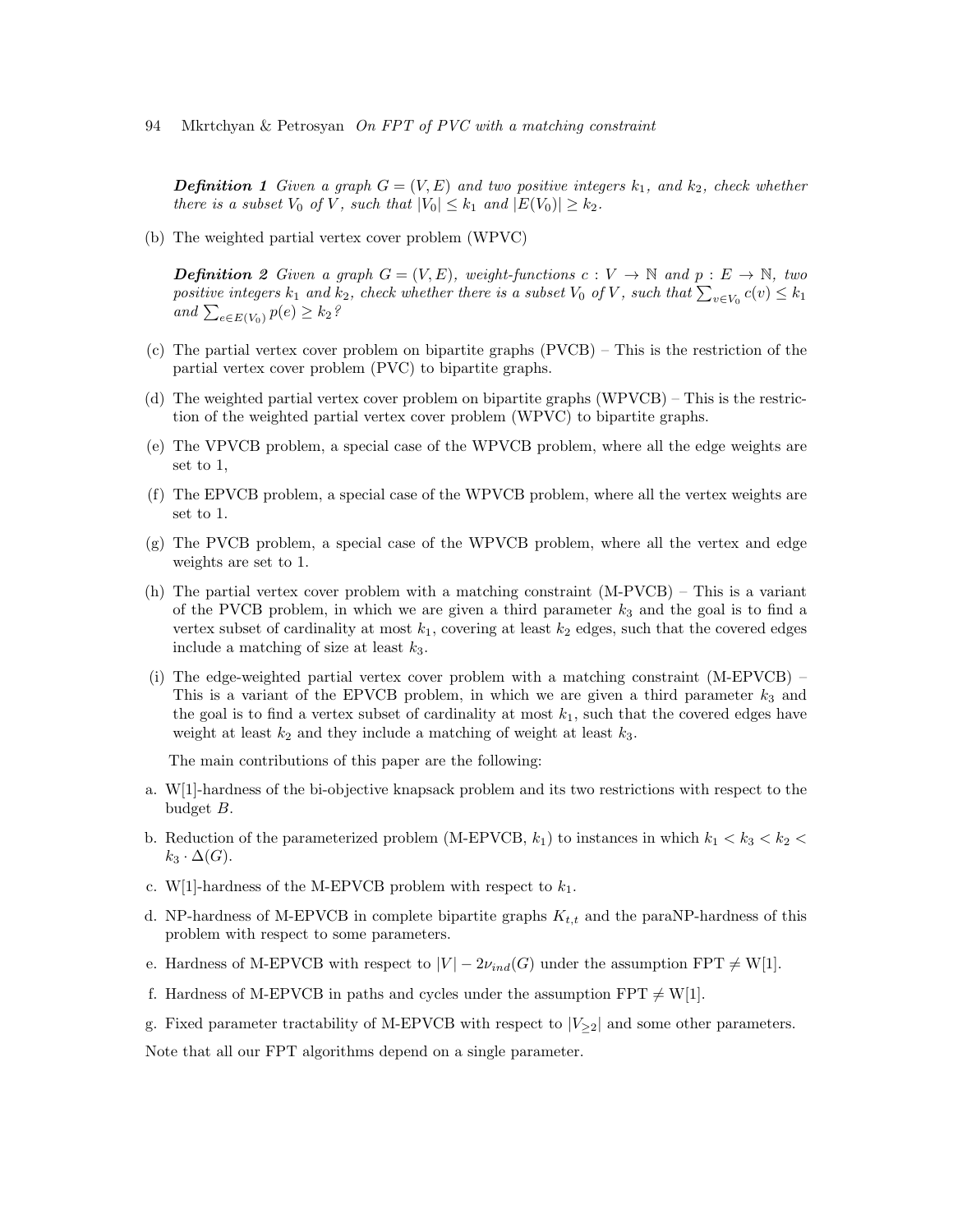# <span id="page-4-0"></span>4 Related Work

PVC represents a natural theoretical generalization of VC. It has some practical applications. Flow-based risk-assessment models in computational systems can be viewed as instances of PVC [\[9\]](#page-16-0). In particular, PVC has applications to computer security when the input is a bipartite graph [\[11\]](#page-16-1).

VC is polynomial-time solvable in bipartite graphs. However, the computational complexity of PVC in bipartite graphs remained open until it was recently shown to be NP-hard by several authors [\[4,](#page-16-2) [11,](#page-16-1) [10,](#page-16-3) [23\]](#page-17-3).

VC has been intensively studied from the perspective of approximation algorithms. There are many 2-approximation algorithms for VC (see, for example, [\[39\]](#page-19-0)). Karakostas [\[24\]](#page-17-4) provides an approximation algorithm for the VC problem which has a factor  $(2 - \theta(\frac{1}{\sqrt{\log n}}))$ . This is the bestknown result for now. The VC problem is shown to be APX-complete in [\[36\]](#page-18-1). Moreover, it cannot be approximated within a factor of 1.3606 under the assumption  $P \neq NP$  [\[17\]](#page-17-5). Recently, in [\[26\]](#page-17-6), be approximated within a ractor of 1.5000 under the assumption  $P \neq NP$  [17]. Recently, in [20], this lower bound was improved to  $(\sqrt{2}-\epsilon)$  for any  $\epsilon > 0$ . If Khot's unique games conjecture is true, then VC cannot be approximated within any constant factor smaller than  $2$  [\[27\]](#page-18-2). Könnemann et al. [\[32\]](#page-18-3) provide a  $(\frac{4}{3} + \epsilon)$ -approximation algorithm for WPVC when the input graph is bipartite. Here  $\epsilon > 0$  is any constant.

All hardness results for the VC problem directly apply to the PVC problem because the PVC problem extends the VC problem. The PVC problem and the partial-cover variants of related graph problems have been extensively studied [\[7,](#page-16-4) [8,](#page-16-5) [29,](#page-18-4) [33,](#page-18-5) [31,](#page-18-6) [30\]](#page-18-7). For example, there is an  $O(n \cdot \log n + m)$ -time 2-approximation algorithm for PVC based on the primal-dual method [\[33\]](#page-18-5). Moreover, there is a combinatorial 2-approximation algorithm [\[6\]](#page-16-6). Both of the two algorithms are for a more general soft-capacitated version of PVC. There are several 2-approximations resulting from other approaches [\[5,](#page-16-7) [8,](#page-16-5) [22,](#page-17-7) [20\]](#page-17-8). Finally, note that the WPVC problem for trees is studied in [\[34\]](#page-18-8). The paper provides an FPTAS for the problem. Additionally, the paper provides a polynomial-time algorithm for the case of unweighted vertices (edges may have weights).

Another problem with a tight relationship to WPVC is the so-called budgeted maximum coverage problem (BMC). In the BMC problem one tries to find a min-cost subset of vertices, such that the profit of covered edges is maximized. It can be easily shown that the two problems are equivalent from the perspective of exact solvability. The BMC problem for sets (not necessarily graphs) admits a  $(1 - \frac{1}{e})$ -approximation algorithm as shown in [\[28\]](#page-18-9). However, special cases that beat this bound are rare. The pipage rounding technique gives a  $\frac{3}{4}$ -approximation algorithm for the BMC problem on graphs [\[1\]](#page-16-8). This is improved to  $\frac{4}{5}$  for bipartite graphs in [\[3\]](#page-16-9). In [\[11,](#page-16-1) [10\]](#page-16-3), an  $\frac{8}{9}$ -approximation algorithm for the problem is presented when the input graph is bipartite and the vertices are unweighted (edges may have weights). The result is based on the natural linear-programming formulation of the problem. The constant  $\frac{8}{9}$  matches the integrality gap of the linear program used in the formulation. Recently, in [\[37\]](#page-18-10), V. Paschos presented a polynomial-time approximation scheme for the edge-weighted maximum coverage problem on bipartite graphs.

Another problem with a close relation to the BMC and PVC problems is the profit cover problem (PC). Like in the BMC and PVC problems, the PC problem does not require a solution that covers all the edges of a graph. However, instead of minimizing the number of vertices that cover a given number of edges or maximizing the number of edges covered by a fixed number of vertices, the goal in the PC problem is to maximize the profit. It is defined as the difference between the number of covered edges and the number of vertices in the cover. The PC problem has been considered in [\[38\]](#page-19-1). There, it is shown that there exists a  $O(p \cdot n + 1.151^p)$  algorithm for the PC problem. Here  $p$  is the desired profit.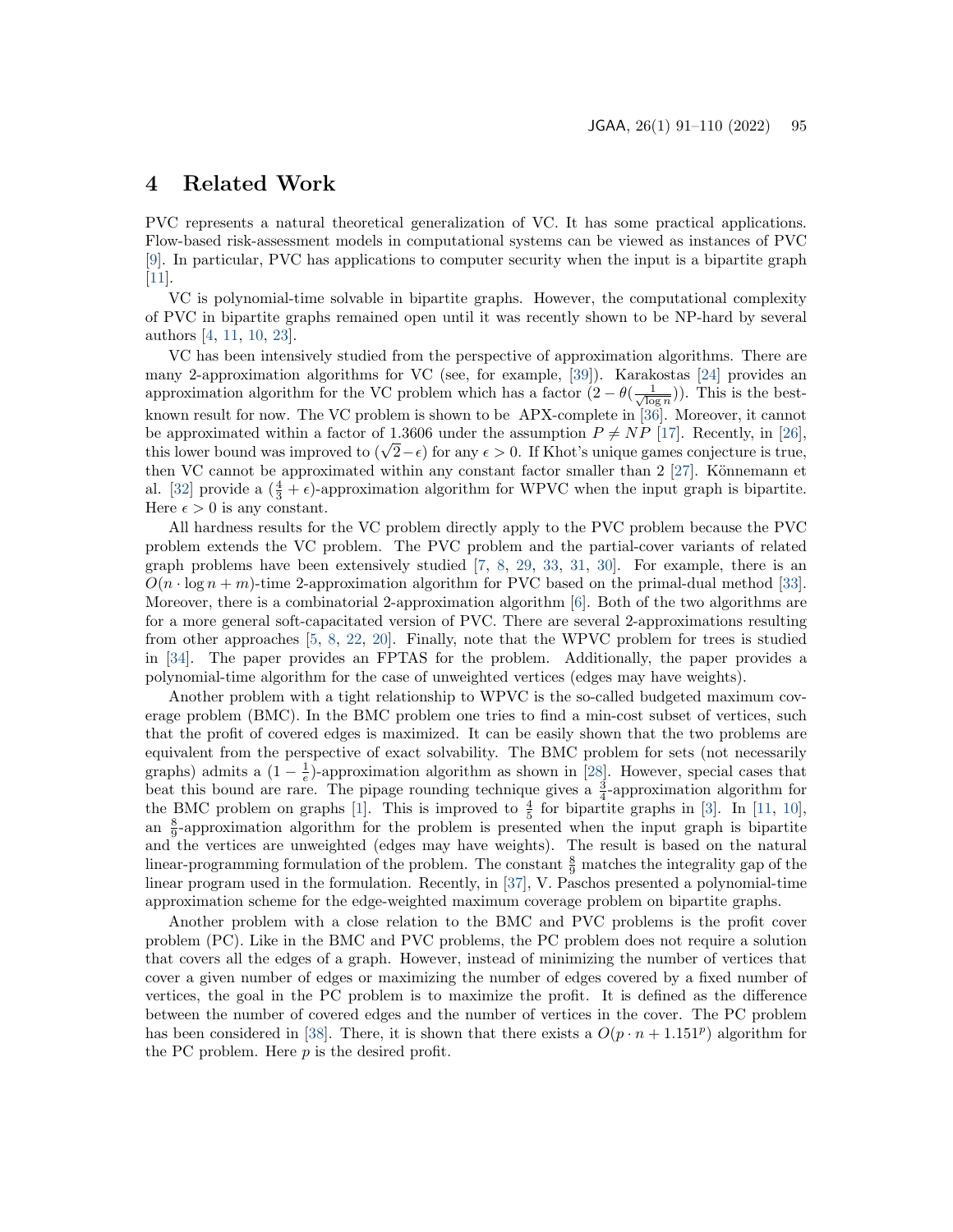The 2-PVCB problem studied in [\[35\]](#page-18-0) is closely related to the constrained minimum vertex cover problem on bipartite graphs (MIN-CVCB). In the MIN-CVCB problem, we are given two parameters  $k_A$  and  $k_B$ , and the goal is to find a cover of the bipartite graph  $G = (A, B, E)$  (with a bipartition A and B) using at most  $k_A$  vertices from A and at most  $k_B$  vertices from B. The MIN-CVCB problem is NP-complete and can be solved by a fixed parameter tractable algorithm that runs in time  $O(1.26^{k_A+k_B} + (k_A + k_B) \cdot |G|)$  as demonstrated in [\[14\]](#page-17-9). The 2-PVCB problem is a generalization of the MIN-CVCB problem in which one does not need to cover all the edges of the input graph  $G$ . In [\[35\]](#page-18-0), it is shown that this generalization makes the problem no longer fixed-parameter tractable in  $k_A$  and  $k_B$  under the assumption FPT  $\neq$  W[1].

In this paper, we address our problems from the perspective of fixed-parameter tractability. From this point of view, PVC is in some sense more difficult than VC. For example, PVC is W[1]hard with respect to  $k_1$  (that is, the number of vertices in the cover) [\[15\]](#page-17-2). On the other hand, VC is FPT [\[15,](#page-17-2) [21\]](#page-17-10).

In [\[2\]](#page-16-10) the decision version of WPVCB is considered. There, the authors show that this problem is FPT with respect to the vertex budget  $k_1$ , when the vertices and edges of the bipartite graph are unweighted. In [\[35\]](#page-18-0), by extending the result of Amini et al. [\[2\]](#page-16-10), it is shown that the decision version of WPVCB is FPT with respect to  $k_1$ , if the vertices have cost one, while the edges may have arbitrary weights. On the other hand, the problem is  $W[1]$ -hard for arbitrary vertex weights, even when edges have profit one [\[35\]](#page-18-0). Mkrtchyan et al. [\[35\]](#page-18-0) prove that for bounded-degree graphs WPVC is FPT with respect to  $k_1$ . Similar conclusion holds for WPVC with respect to  $k_2$ . Finally, Mkrtchyan et al. [\[35\]](#page-18-0) show that M-PVCB is FPT with respect to the budget  $k_1$ . Terms and concepts that we do not define in the paper can be found in [\[15\]](#page-17-2).

### <span id="page-5-0"></span>5 The multi-objective knapsack problem

In this section, we consider the multi-objective version of the classical knapsack problem. We present some hardness results for this version.

Recall that in the ordinary version of the problem, as the input we are given n items  $A =$  $\{a_1, ..., a_n\}$ , a cost function  $c : A \to N$ , a profit function  $p : A \to N$  and two constants S and T. The goal is to check whether there is a subset  $A_0$  of A, such that  $c(A_0) \leq S$  and  $p(A_0) \geq T$ . This problem is NP-complete. It is natural to consider the following extension of this problem where as the input we have many cost functions and many profit functions. The goal in this new version is to check whether there is a subset of items whose cost with respect to any of the cost functions is at most some given bound, and its profit with respect to any of the profit functions is at least some other bound. This version of the problem is called the multi-objective knapsack problem.

In this paper, we will need only the case of this problem where as the input we have one cost function that is identically one and two profit functions. Let us formulate this version precisely:

**Problem:** We are given a set of items  $A = \{a_1, ..., a_n\}$ , a constant B (that we will call a budget), two constants  $P_1$  and  $P_2$ , and two profit functions  $pr_1: A \to \mathbb{N}$  and  $pr_2: A \to \mathbb{N}$ . The goal is to check whether there is a subset  $S \subseteq A$  with  $|S| \leq B$ , such that  $pr_1(S) \geq P_1$  and  $pr_2(S) \geq P_2$ .

In this paper, we call this problem bi-objective knapsack problem or BKP for short. Below we are going to obtain some W[1]-hardness results for BKP and its restrictions.

In the "compendium of parameterized problems" (page 92 of [\[12\]](#page-16-11)), SubSet Sum problem is defined, which is the following: we are given a set of integers  $X = \{x_1, ..., x_n\}$ , an integer s and a positive integer k. The goal is to check whether X has a subset  $X'$  of cardinality k such that the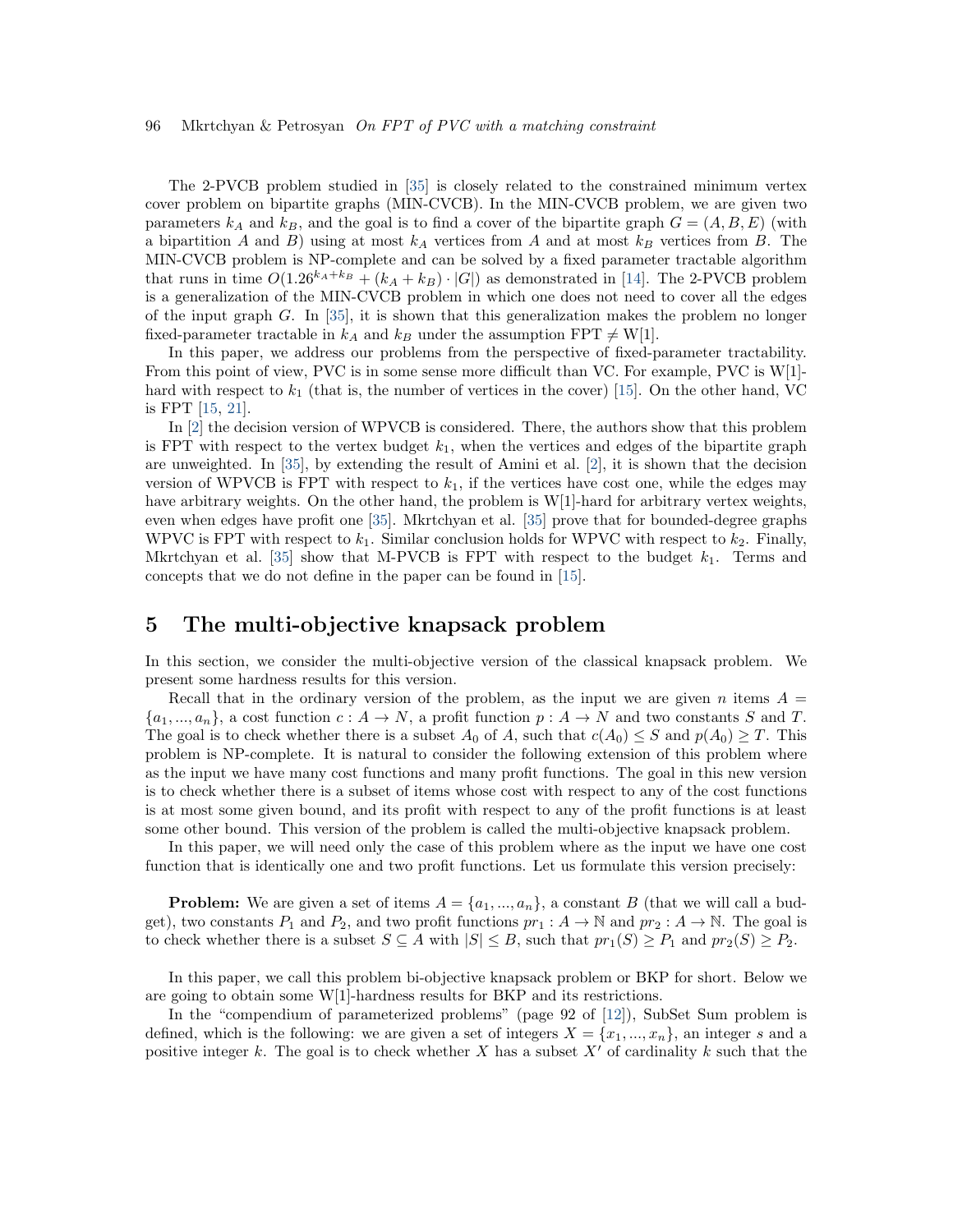sum of numbers in X' is exactly s. In [\[12\]](#page-16-11) it is stated that this problem is W[1]-hard with respect to k. The reference given there is [\[18\]](#page-17-11) where the authors proved the W[1]-hardness of Sized SubSet Sum (see page 123 of the paper) which is the same problem except that all numbers involved are positive integers. Clearly the hardness of Sized SubSet Sum implies the hardness of SubSet Sum as the latter is just an extension of the former.

Now, let us use this in order to obtain a reduction for the multi-objective knapsack problem where the weight functions can take negative values too. Assume that we have an instance of the SubSet Sum problem. Consider elements  $A = \{a_1, ..., a_n\}$ . Let  $pr_1(a_i) = x_i$  and  $pr_2(a_i) = -x_i$ . Define  $B = k$ ,  $P_1 = s$  and  $P_2 = -s$ . Then we have that there is  $X'$ ,  $|X'| = k$  such that  $\sum_{x \in X'} x = s$ if and only if  $\sum_{x\in X'} x \geq s$  and  $\sum_{x\in X'} (-x) \geq -s$ . The latter is true if and only if there is  $Y \subseteq A$ with  $|Y| = B$  such that  $pr_1(Y) \ge P_1$  and  $pr_2(Y) \ge P_2$ .

Thus, this version of the problem is W[1]-hard with respect to B. This proof has two drawbacks. First, we required that  $|Y| = B$ . This is not a problem if the weights are non-negative, however, when they can be negative, then conditions  $|Y| = B$  and  $|Y| \leq B$  are not the same. Second, the weights can take negative values which we did not assume in our initial formulation of BKP.

We can fix the above two drawbacks as follows. Let us FPT-reduce the above mentioned variant of the knapsack problem with negative weights to the case when everything is positive. If this is achieved, as a side effect, we will also solve the issue over  $|Y| = B$  and  $|Y| \leq B$ .

<span id="page-6-0"></span>**Theorem 1** BKP is  $W[1]$ -hard with respect to B.

**Proof:** Assume that  $A = \{a_1, ..., a_n\}$ ,  $1 \leq B \leq n$ ,  $pr_1, pr_2 : A \rightarrow Z$  and  $P_1, P_2 \in Z$  are given. Let us reduce this to the case when everything is positive. For  $i = 1, 2$  define:

$$
Q_i = 1 + \sum_{x \in A} |pr_i(x)|,
$$

and for any  $x \in A$  let

$$
pr'_{i}(x) = pr_{i}(x) + Q_{i},
$$

$$
P'_{i} = P_{i} + B \cdot Q_{i}.
$$

Observe that  $Q_i > 0$  and  $pr'_i(x) > 0$ . We can assume that  $-Q_i < P_i < Q_i$ , as if  $P_i \ge Q_i$ , then we have a trivial "no"-instance, and if  $P_i \le -Q_i$  we have a trivial "yes"-instance. Thus,  $P'_i > 0$ .

Let us show that there is  $Y \subseteq A$ , with  $|Y| = B$  such that  $pr_i(Y) \ge P_i$  if and only if  $pr'_i(Y) \ge P'_i$ . By our definitions, we have

$$
pr'_{i}(Y) = pr_{i}(Y) + |Y| \cdot Q_{i} = pr_{i}(Y) + B \cdot Q_{i}.
$$

Hence,  $pr'_i(Y) \ge P'_i = P_i + B \cdot Q_i$  if and only if  $pr_i(Y) \ge P_i$ .

Thus, this is a reduction. Moreover, observe that it is a polynomial-time reduction. Since the value of B is unchanged, we have an FPT reduction. The proof is complete.  $\Box$ 

Now, we are going to show that BKP remains  $W[1]$ -hard even if we have some additional restrictions on the profit functions. We will need these results in order to obtain some of our main results in the next section.

<span id="page-6-1"></span>**Theorem 2** BKP remains W[1]-hard with respect to B even if  $pr_1(x) - pr_2(x) \leq pr_2(x) \leq pr_1(x)$ for any  $x \in A$ .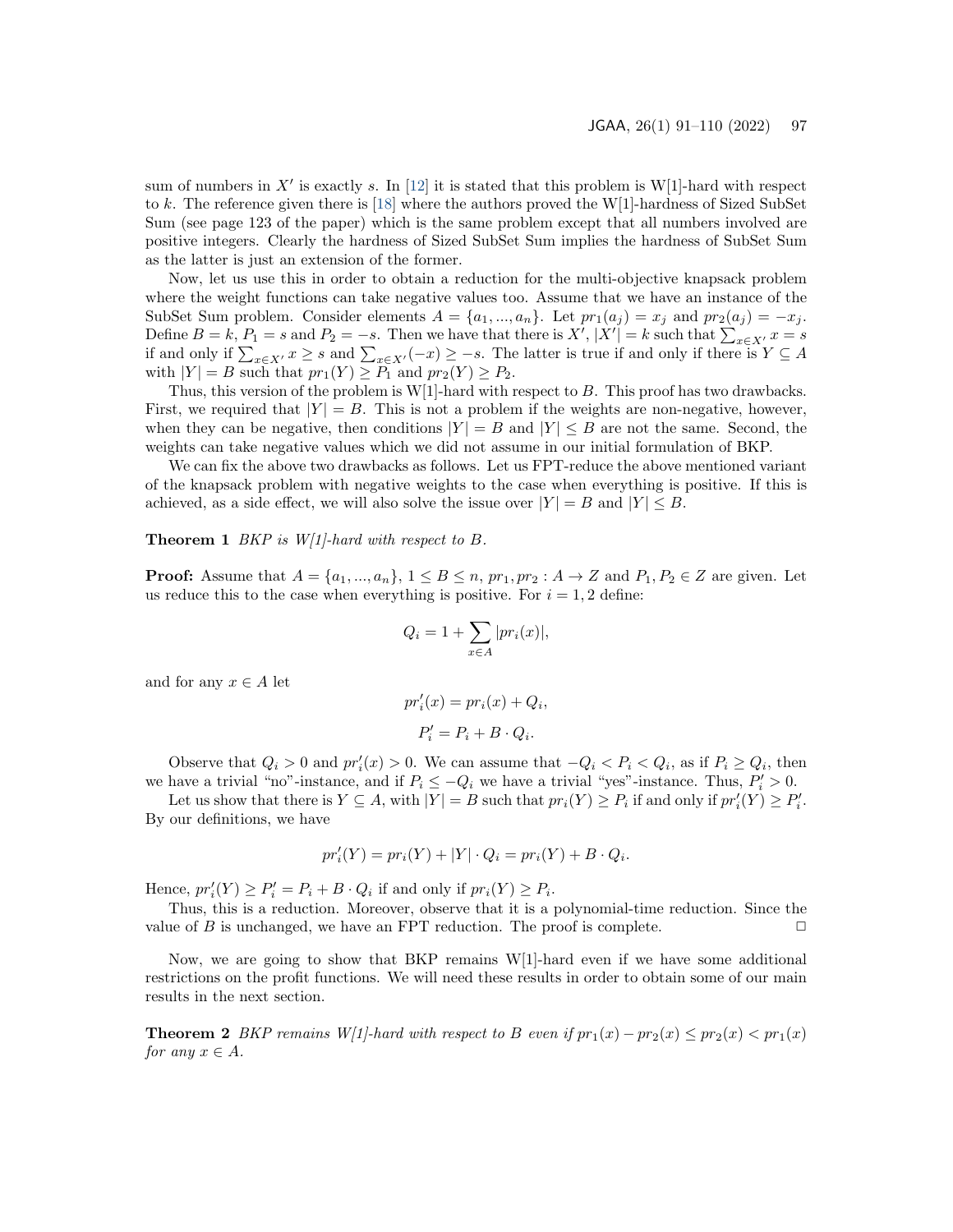**Proof:** We reduce BKP to itself when this additional constraint is satisfied. Assume that  $A =$  $\{a_1,...,a_n\}, 1 \leq B \leq n$ ,  $pr_1, pr_2: A \to N$  and  $P_1, P_2 \in N$  are given. First let us show that we can assume that for any  $x \in A$  we have  $pr_2(x) < pr_1(x)$ . For this purpose, define

$$
Q = 1 + \max_{x \in A} \left[ \frac{pr_2(x)}{pr_1(x)} \right].
$$

Let  $pr'_1(x) = Q \cdot pr_1(x)$ ,  $pr'_2(x) = pr_2(x)$ ,  $P'_1 = Q \cdot P_1$  and  $P'_2 = P_2$ . Let the budget B remain unchanged. We have that there is  $Y \subseteq A$  with  $|Y| = B$  such that  $pr'_{i}(Y) \geq P'_{i}$  if and only if  $pr_i(Y) \geq P_i$  (since everything is unchanged or multiplied by the same constant). Clearly, the new instance can be obtained in polynomial time. Let us show that the new instance satisfies  $pr'_2(x) < pr'_1(x)$  for any  $x \in A$ . The inequality  $pr'_2(x) < pr'_1(x)$  is equivalent to  $pr_2(x) < Q \cdot pr_1(x)$ or  $\frac{pr_2(x)}{pr_1(x)} < Q$ . The latter we always have by the definition of Q.

Thus, in the very beginning we can assume that for any  $x \in A$  we have  $pr_2(x) < pr_1(x)$ . Let us show that we can assume the other inequality as well. For a given instance define:

$$
P_0 = \max\{1, \max_{x \in A} (pr_1(x) - 2pr_2(x))\}.
$$

Observe that  $P_0 \ge 1$  by definition. For any  $x \in A$  and  $i = 1, 2$  define:

$$
pr'_{i}(x) = pr_{i}(x) + P_{0},
$$
  

$$
P'_{i} = P_{i} + B \cdot P_{0}.
$$

As we have added the same number to every profit, we have for any  $x \in A$   $pr'_2(x) < pr'_1(x)$ . Since in the problem we were looking for  $|Y| = B$ , we can prove similarly (see the proof of Theorem [1\)](#page-6-0) that there is such  $Y \subseteq A$  with  $|Y| = B$ , such that  $pr_i(Y) \ge P_i$  if and only if  $pr'_i(Y) \ge P'_i$ . Thus we have a reduction. Moreover, it is a polynomial-time reduction and the value of the budget is not changed. Thus, all we are left is to show that for any  $x \in A$  we have  $pr'_1(x) \leq 2 \cdot pr'_2(x)$ . By definition, the last inequality is the same that

$$
pr_1(x) + P_0 \le 2 \cdot (pr_2(x) + P_0),
$$

or equivalently,

$$
pr_1(x) - 2 \cdot pr_2(x) \le P_0.
$$

However, the last one is always true because of the definition of  $P_0$ . The proof is complete.  $\Box$ 

<span id="page-7-0"></span>**Theorem 3** BKP remains W[1]-hard with respect to B even if  $pr_1(x) - pr_2(x) \leq pr_2(x) < pr_1(x)$ for any  $x \in A$  and  $\sum_{i=1}^{n} [pr_1(a_i) - pr_2(a_i)] < \min_{x \in A} pr_2(x)$ .

**Proof:** By the previous theorem, we know that BKP with the first condition satisfied remains  $W[1]$ -hard with respect to B. Let us reduce these instances to ones when the second condition in the theorem is satisfied, too.

Start with an instance of BKP with the first condition and let

$$
T = \sum_{i=1}^{n} [pr_1(a_i) - pr_2(a_i)].
$$

Now, let us define new profit functions and new lower bounds for our parameters in the following way:

$$
pr_i'(x) = pr_i(x) + (T+1),
$$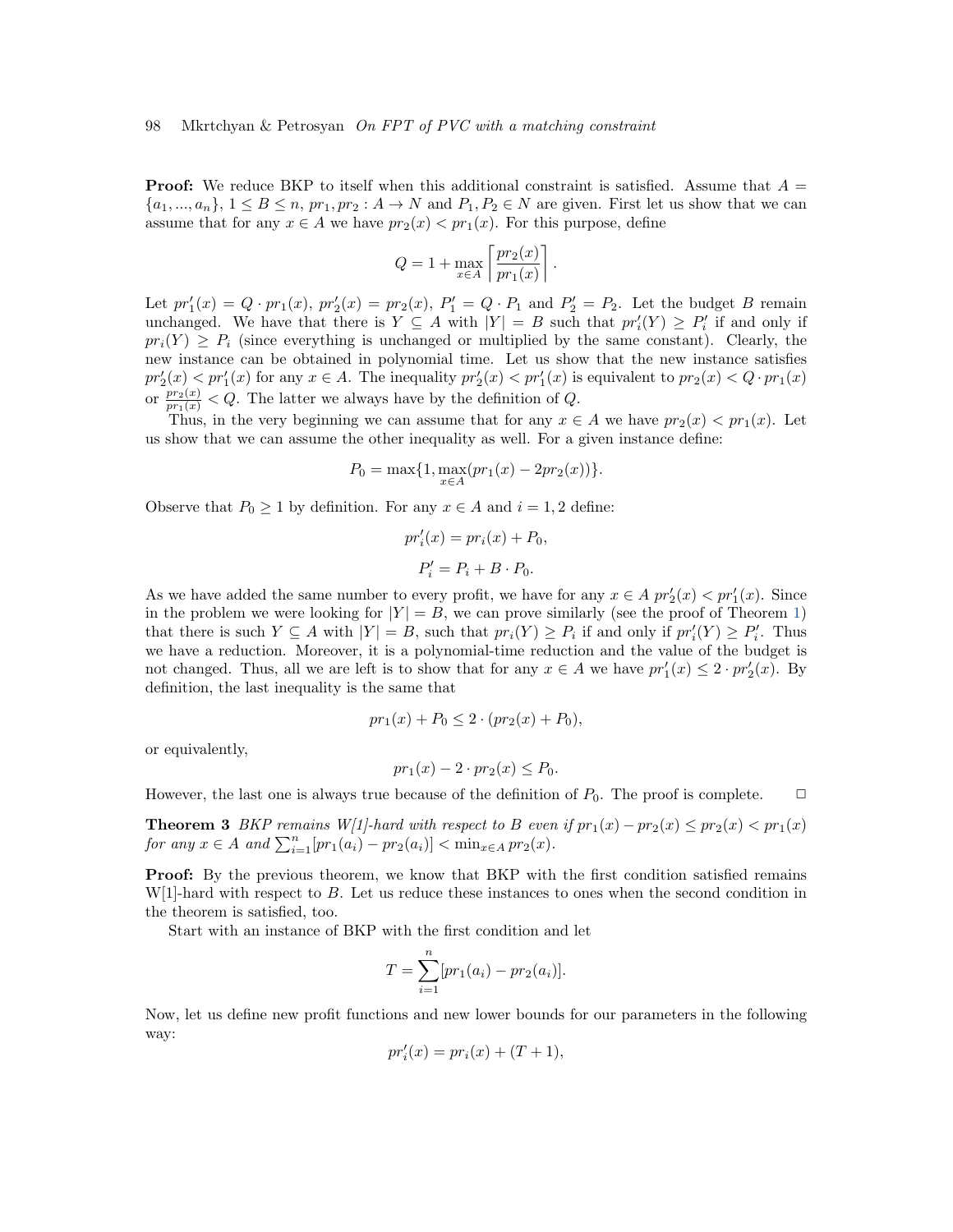and

$$
P_i' = P_i + B(T + 1).
$$

As before, we can show that this established a reduction. Moreover,

$$
0 < pr_1'(x) - pr_2'(x) \le pr_2'(x) < pr_1'(x),
$$

All we are left is to show that our new constraint is true in the new instances as well. We have:

$$
\sum_{i=1}^{n} [pr'_1(a_i) - pr'_2(a_i)] = \sum_{i=1}^{n} [pr_1(a_i) - pr_2(a_i)] < T + 1 < pr'_2(z)
$$

for any item z. Thus, our new condition is satisfied. The proof is complete.  $\Box$ 

## <span id="page-8-0"></span>6 Main results

In this section, we obtain our main results. Some of our proofs rely on the hardness results established in the previous section. We start with the following observation that will allow us to obtain some restrictions for the values of  $k_1$ .

<span id="page-8-1"></span>**Observation 1** The instances of M-EPVCB, in which  $k_1 \geq \tau(G) = \nu(G)$  can be solved in time  $O(|V| \cdot |E|^2 + |V|^2 \log |V|).$ 

**Proof:** Since G is bipartite, we can find a smallest vertex cover in it with the classical Edmonds-Karp maximum flow algorithm in time  $O(|V| \cdot |E|^2)$ . Because of our assumption, G contains at most  $k_1$  vertices in this vertex cover. Thus, in order to solve the instance, it suffices to check whether  $w(E) \geq k_2$  and whether the weight of maximum weighted matching is at least  $k_3$ . Clearly, this can be done in time  $O(|V| \cdot |E| + |V|^2 \log |V|)$  by the maximum weighted matching algorithm from [\[19\]](#page-17-12). The proof is complete.  $\Box$ 

**Observation 2** The instances of M-EPVCB, in which  $k_2 \leq k_3$  can be solved in time  $O(|V| \cdot |E| +$  $|V|^2 \log |V|$ .

**Proof:** Assume that we have an instance with  $k_3 > k_2$ . We claim that  $(G, w, k_1, k_2, k_3)$  is a "yes"instance if and only if  $(G, w, k_1, k_3, k_3)$  is a "yes"-instance. Let us assume that  $(G, w, k_1, k_2, k_3)$ is a "yes"-instance. Then since the covered edges include a matching of w-weight at least  $k_3$ , we have that the covered edges are of weight at least  $k_3$ . Thus,  $(G, w, k_1, k_3, k_3)$  is a "yes"-instance. On the other hand, if  $(G, w, k_1, k_3, k_3)$  is a "yes"-instance. Then for any  $k_2 < k_3$ , we have that  $(G, w, k_1, k_2, k_3)$  is a "yes"-instance. Thus, the instances with  $k_3 \geq k_2$  can be reduced to those with  $k_3 = k_2$ .

Theorem 4.6 of [\[13\]](#page-16-12) implies that one can find a maximum weighted  $k_1$ -matching (if it exists) in time  $O(k_1 \cdot (|E|+|V| \log |V|))$ . In the paper, a  $k_1$ -matching is defined as a matching of cardinality  $k_1$ . Thus, in order to solve the case  $k_2 = k_3$  of our problem, we just need to find a maximum weighted  $k_1$ -matching and check whether its weight is at least  $k_2$ . Hence, combined with the previous paragraph and taking into account that  $k_1 \leq |V|$ , we have that the instances with  $k_2 \leq k_3$  are solvable in time  $O(|V| \cdot |E| + |V|^2 \log |V|)$ . The proof is complete.

The next proposition allows us to reduce the solution of some instances of M-EPVCB to instances of EPVCB. Since EPVCB is FPT with respect to  $k_1$  [\[35\]](#page-18-0), these instances can be solved in  $FPT(k_1)$  time.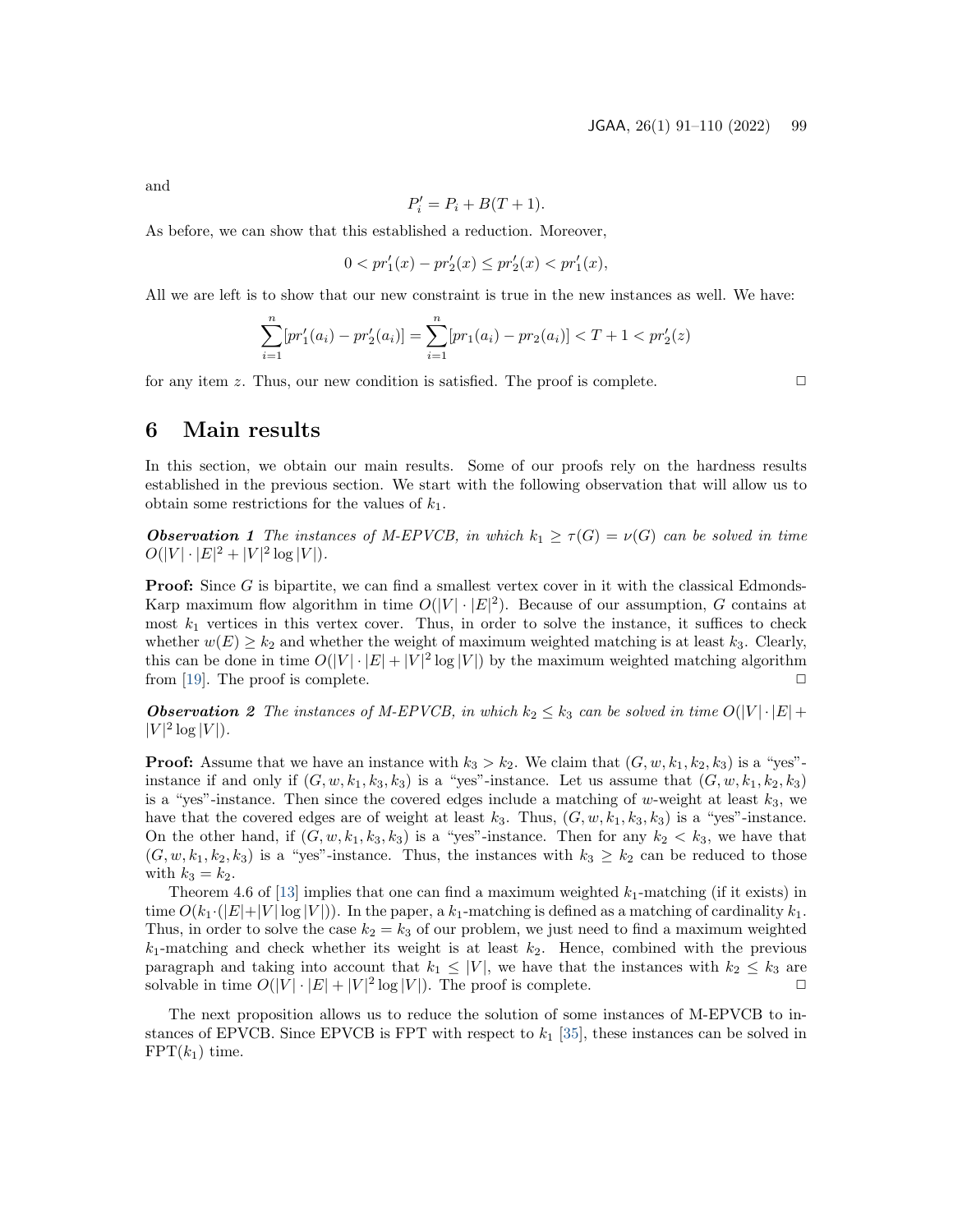**Proposition 1** Let  $(G, w, k_1, k_2, k_3)$  be an instance of M-EPVCB with  $\frac{k_2}{k_3} \geq \Delta(G)$ . Then it is a "yes"-instance if and only if  $(G, w, k_1, k_2)$  is a "yes"-instance of EPVCB.

**Proof:** One direction is trivial. Let us assume that  $(G, w, k_1, k_2)$  is a "yes"-instance of EPVCB and  $V'$  is the corresponding partial cover. Since  $G$  is a bipartite graph, we have that the graph  $G[E_{V'}]$  is a bipartite subgraph of G with maximum degree at most  $\Delta(G)$ . By König's theorem [\[16\]](#page-17-0), the edge-set of any bipartite graph of maximum degree  $\Delta$  can be partitioned into  $\Delta$  matchings. Thus, we can write

$$
E(G[E(V')]) = M_1 \cup ... \cup M_{\Delta(G)}.
$$

Here  $M_1, ..., M_{\Delta(G)}$  are matchings of  $G[E(V')]$ . Then:

$$
\max_{1 \le j \le \Delta(G)} w(M_j) \ge \frac{w(E(G[E(V')]))}{\Delta(G)} \ge \frac{k_2}{\Delta(G)} \ge k_3.
$$

Thus,  $(G, w, k_1, k_2, k_3)$  is a "yes"-instance of the edge-weighted version of the matching problem. The proof is complete.  $\Box$ 

**Theorem 4** The instances of M-EPVCB, in which  $k_3 \leq k_1$  can be solved in time  $O((2k_1)^{k_1} \cdot \log k_1 \cdot$  $|V|^{O(1)}$ ).

**Proof:** We follow the proof of Theorem 5 from [\[35\]](#page-18-0). Let  $EPVCB(A, B)$  be the  $FPT(A)$  algorithm that solves EPVCB (see Theorem 1 of [\[35\]](#page-18-0)). Its running-time is  $O((2A)^A \cdot |V|^{O(1)})$ . Let R be the smallest integer for which  $EPVCB(R, k_2)$  is feasible. Let J be the set of edges of the input graph that can be covered with its R vertices. We have  $w(J) \geq k_2$ .

We can assume that  $R < k_1$ . Let H be the spanning subgraph of our graph whose edge-set is J. By the classical König theorem we have  $\nu(G) = \tau(G)$  for any bipartite graph G. By Observation [1,](#page-8-1) we can assume that  $k_1 < \tau(G)$ .

Observe that we can assume that  $R < k_3 \leq k_1 < \tau(G)$ . If  $R \geq k_3$ , then clearly H can be covered with at most  $k_1$  vertices, it has weight at least  $k_2$ , and it has a matching of size  $R \geq k_3$ hence of weight at least  $k_3$ . Since  $\tau(H) = R < k_3 \leq \tau(G)$ , we have that  $E(H) \neq E(G)$ . Thus, there is as an edge e lying outside H. Add e to H. If  $\tau(H)$  has increased by adding e, define  $R := R + 1$ , otherwise let R be the same. Repeat this process of adding edges outside H. Since  $\tau(H) = R < k_3 \leq \tau(G)$  and at each step  $\tau$  can increase by at most one, at some point we will arrive at H such that  $R = \tau(H) = k_3 \leq k_1$ . Observe that H can be covered with at most  $k_1$ vertices, it has weight at least  $k_2$  and it contains a matching of size  $k_3$ , hence of weight at least  $k_3$ . Thus, the problem is a "yes"-instance.

The running time of the above algorithm is  $O((2k_1)^{k_1} \cdot \log k_1 \cdot |V|^{O(1)})$ . In order to see this, just observe that with the standard binary search approach we can have at most  $\log k_1$  calls of  $EPVCB(R, k_2)$ . The proof is complete.

The four statements proved above imply the following

**Corollary 1** When parameterizing M-EPVCB with respect to  $k_1$ , one can focus on instances in which  $k_1 < k_3 < k_2 < k_3 \cdot \Delta(G)$ .

<span id="page-9-0"></span>In [\[35\]](#page-18-0), it is shown that M-PVCB is FPT with respect to  $k_1$ . On the other hand, in the same paper it is proved that VPVCB and WPVCB are W[1]-hard with respect to  $k_1$ . Thus, their matching extensions are W[1]-hard with respect to  $k_1$ , too. It is interesting to wonder whether M-EPVCB is FPT with respect to  $k_1$ . Our next result addresses this question.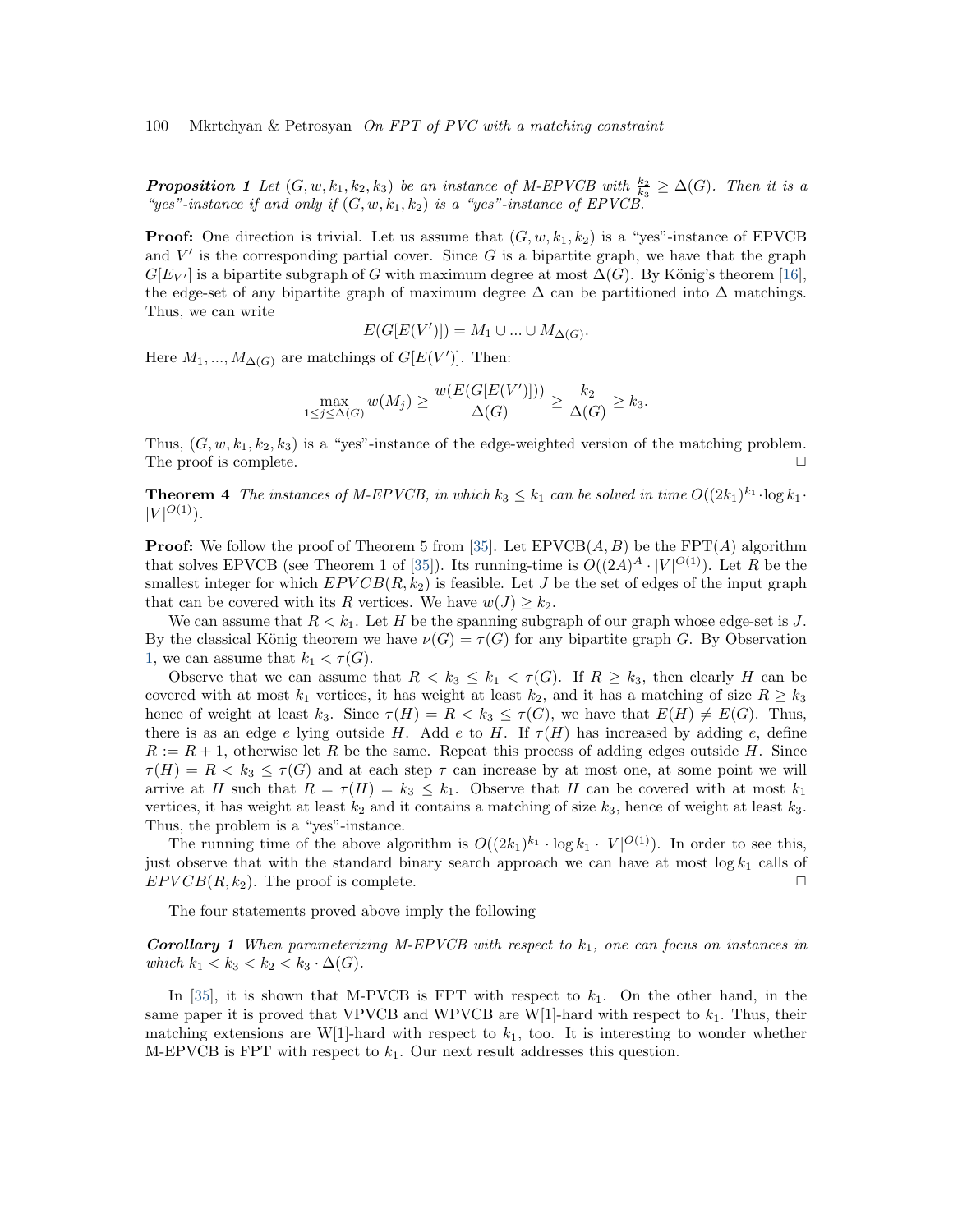**Theorem 5** *M-EPVCB is W[1]-hard with respect to*  $k_1$ .

**Proof:** By Theorem [2,](#page-6-1) BKP remains W[1]-hard even if for any item  $x \in A$  we have

$$
pr_1(x) - pr_2(x) \leq pr_2(x) < pr_1(x).
$$

Let us reduce this problem to M-EPVCB. For each item  $x \in A = \{a_1, ..., a_n\}$  put a 2-path (a path of length two) with edge-weights  $w(e) = pr_1(x) - pr_2(x)$  and  $w(e) = pr_2(x)$  for edges e of the 2-path (Figure [1\)](#page-10-0). Observe that we have an edge-weighted bipartite graph. Let  $k_1 = B$ ,  $k_2 = P_1$ and  $k_3 = P_2$ .



Figure 1: The bipartite graph obtained after the reduction from BKP.

<span id="page-10-0"></span>Let us show that we have a reduction. Observe that we can always avoid taking the degreeone vertices in our cover as we can simply take the degree-two vertex instead of it. Thus, we have a bijection among subsets of items and subsets of degree-two vertices of our bipartite graph. Moreover, for any subset  $S \subseteq A$ , we have

$$
w(E(S)) = \sum_{x \in S} [(pr_1(x) - pr_2(x)) + pr_2(x)] = pr_1(S),
$$

and

$$
\nu_w(E(S)) = \sum_{x \in S} \max\{pr_1(x) - pr_2(x), pr_2(x)\} = pr_2(S),
$$

as we were considering the restriction of the multi-objective knapsack problem in which  $pr_1(x)$  −  $pr_2(x) \leq pr_2(x)$  for any  $x \in A$ . Thus,

 $pr_1(S) \geq P_1$  if and only if  $w(E(S)) \geq k_2$ ,

and

$$
pr_2(S) \ge P_2
$$
 if and only if  $\nu_w(E(S)) \ge k_3$ .

Thus, we have a polynomial-time reduction. Observe that  $k_1 = B$ , thus we have an FPT reduction. The proof is complete.

In the reduction presented above, we have bounded maximum degree. Actually, it is two. Thus, we have

#### <span id="page-10-1"></span>**Corollary 2** Under the assumption FPT  $\neq$  W[1], M-EPVCB is not FPT with respect to  $\Delta(G)$ .

Since  $\Delta(G) = 2$  in the above reduction we have that M-EPVCB is W[1]-hard with respect to  $k_1 + \Delta(G)$ . On the other hand, because of Observation [1,](#page-8-1) we can always assume that  $k_1 < \tau(G)$  $\nu(G)$ . Thus, one may wonder whether M-EPVCB is FPT with respect to  $\nu(G) + \Delta(G)$ . Since by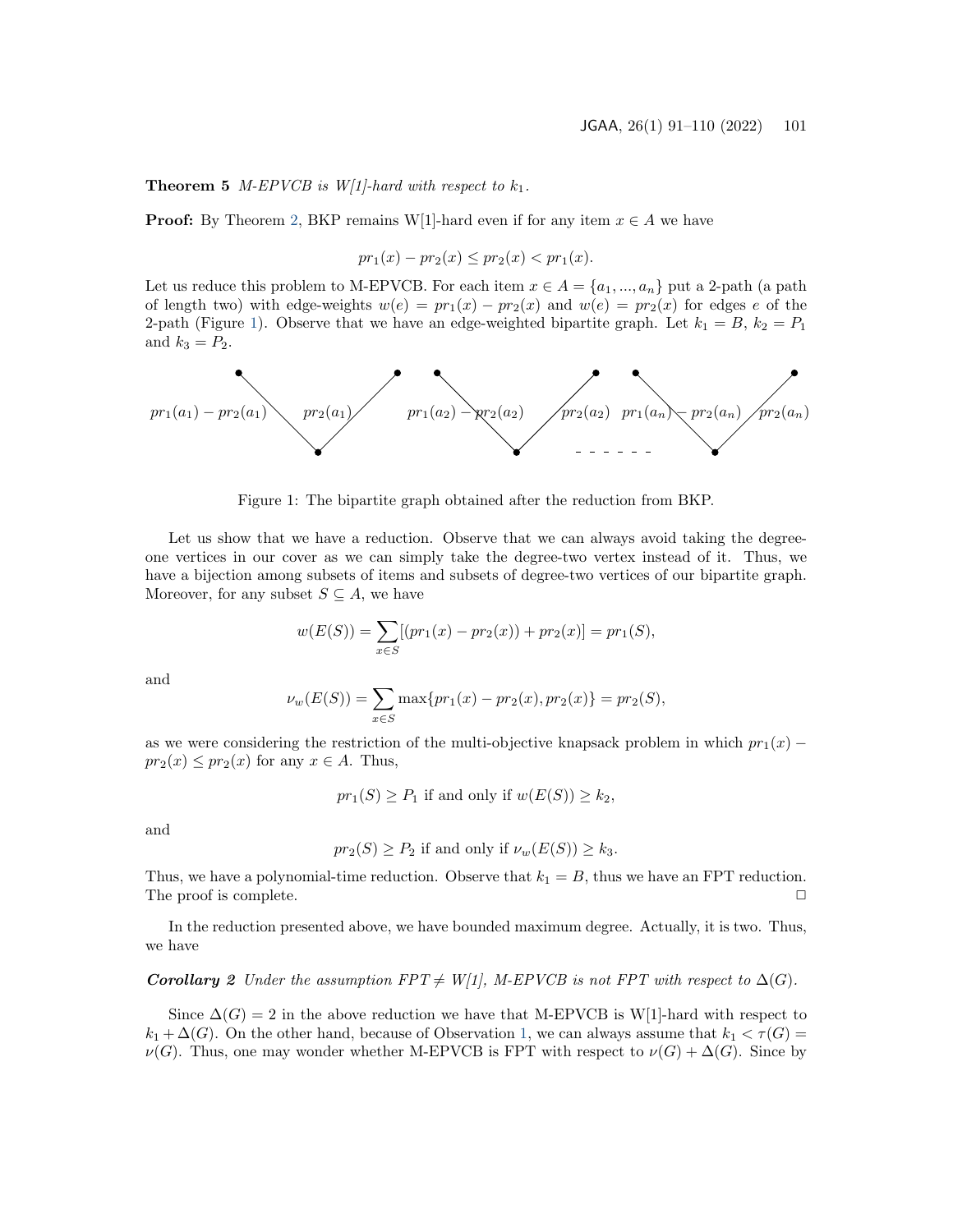König's theorem,  $E(G)$  can be partitioned into  $\Delta(G)$  matching, we have that  $|E| \leq \Delta(G) \cdot \nu(G)$ . Thus, M-EPVCB is FPT with respect to the mentioned parameter.

Though M-EPVCB is W[1]-hard with respect to  $k_1$ , it is easy to show that it is FPT with respect to the complementary parameter  $|V| - k_1$ . In order to see this, in the given instance we can check whether  $|V| - k_1 \geq \frac{|V|}{2}$  $\frac{V}{2}$ . If it holds, then  $|V| \leq 2 \cdot (|V| - k_1)$ . In this case, we can generate all subsets X of V, and for each X, we check that  $|X| \leq k_1$ , it has coverage at least  $k_2$  and the includes a matching of weight at least  $k_3$ . These conditions can be checked in time  $O(|V| \cdot |E| + |V|^2 \log |V|)$  [\[19\]](#page-17-12). Thus, this case we can overcome in time

$$
2^{|V|} \cdot O(|V| \cdot |E| + |V|^2 \log |V|) \le O(4^{|V| - k_1} \cdot (|V| \cdot |E| + |V|^2 \log |V|)).
$$

On the other hand, if  $|V| - k_1 \leq \frac{|V|}{2}$  $\frac{|V|}{2}$ , then  $k_1 \geq \frac{|V|}{2}$  $\frac{V}{2}$ . Since in any bipartite graph  $G \tau(G) \leq \frac{|V|}{2}$ Using the smallest set in the bipartition of G), we have  $\tau(G) \leq k_1$  $\tau(G) \leq k_1$ . Observation 1 implies that these instances can be solved in time  $O(|V| \cdot |E|^2 + |V|^2 \log |V|)$ . In conclusion, the total running-time of our algorithm is  $O(4^{|V|-k_1} \cdot (|V| \cdot |E|^2 + |V|^2 \log |V|)).$ 

PVCB and its weighted extensions considered in this paper are NP-hard. Below we show that M-EPVCB remains hard for very restricted subclass of regular bipartite graphs.

#### <span id="page-11-0"></span>**Theorem 6** M-EPVCB is NP-hard in complete bipartite graphs  $K_{t,t}$ .

**Proof:** We reduce M-EPVCB to its restriction in complete bipartite graphs. For a given weighted bipartite graph, define  $C = |V|^2$ . First, let us embed our bipartite graph G into a bipartite  $\Delta(G)$ -regular graph G' in a standard way. That is, we add isolated vertices to the smallest set in the bipartition of  $G$ , so that two sets have equal size. Then we start adding edges so that the graph remains bipartite and becomes regular. The number of added edges is less than  $(|V| - 1)^2 < |V|^2 = C$  as the size of larger part of G is at most  $|V| - 1$  and minimum degree we can assume to be at least 1 and maximum degree is at most  $|V| - 1$ . Next, we define the weight function on G' as follows:  $w'(e) = C \cdot w(e)$  for edges of G and  $w'(e) = 1$  for edges from  $E(G') \setminus E(G)$ . Finally, for a given  $k_1, k_2, k_3$  define  $k'_1 = k_1, k'_2 = Ck_2$  and  $k'_3 = Ck_3$ . Since  $\log C \leq poly(size)$ , we have that we have increased the parameters polynomially. Observe that the reduction can be performed in polynomial time.

Let us show  $(G, w, k_1, k_2, k_3)$  is a "yes"-instance if and only if  $(G', w', k'_1, k'_2, k'_3)$  is a "yes"instance. If in  $G$  we have a feasible solution, then clearly it is feasible in  $G'$  as everything is multiplied by C. Now, assume that  $V_0$  is a feasible set in G'. Let  $E_1 = E(G')\backslash E(G)$ . We have  $w'(E(V_0)) \geq k'_2 = Ck_2$  and  $\nu_{w'}(E(V_0)) \geq k'_3 = Ck_3$ . Hence

$$
w'(E(V_0)\backslash E_1) \geq Ck_2 - |E_1| > Ck_2 - |V|^2 = Ck_2 - C = C(k_2 - 1)
$$

and similarly

$$
\nu_{w'}(E(V_0)\backslash E_1) \geq Ck_3 - |E_1| > Ck_3 - |V|^2 = Ck_3 - C = C(k_3 - 1).
$$

Thus,

$$
w(E(V_0) \cap E(G)) = w(E(V_0)) > k_2 - 1
$$

and

$$
\nu_w(E(V_0) \cap E(G)) = \nu_w(E(V_0)) > k_3 - 1.
$$

Thus,  $w(E(V_0)) \geq k_2$  and  $\nu_w(E(V_0)) \geq k_3$ . We have reduced the edge-weighted matching problem in bipartite graphs to its restriction in bipartite regular graphs in polynomial time. Thus, the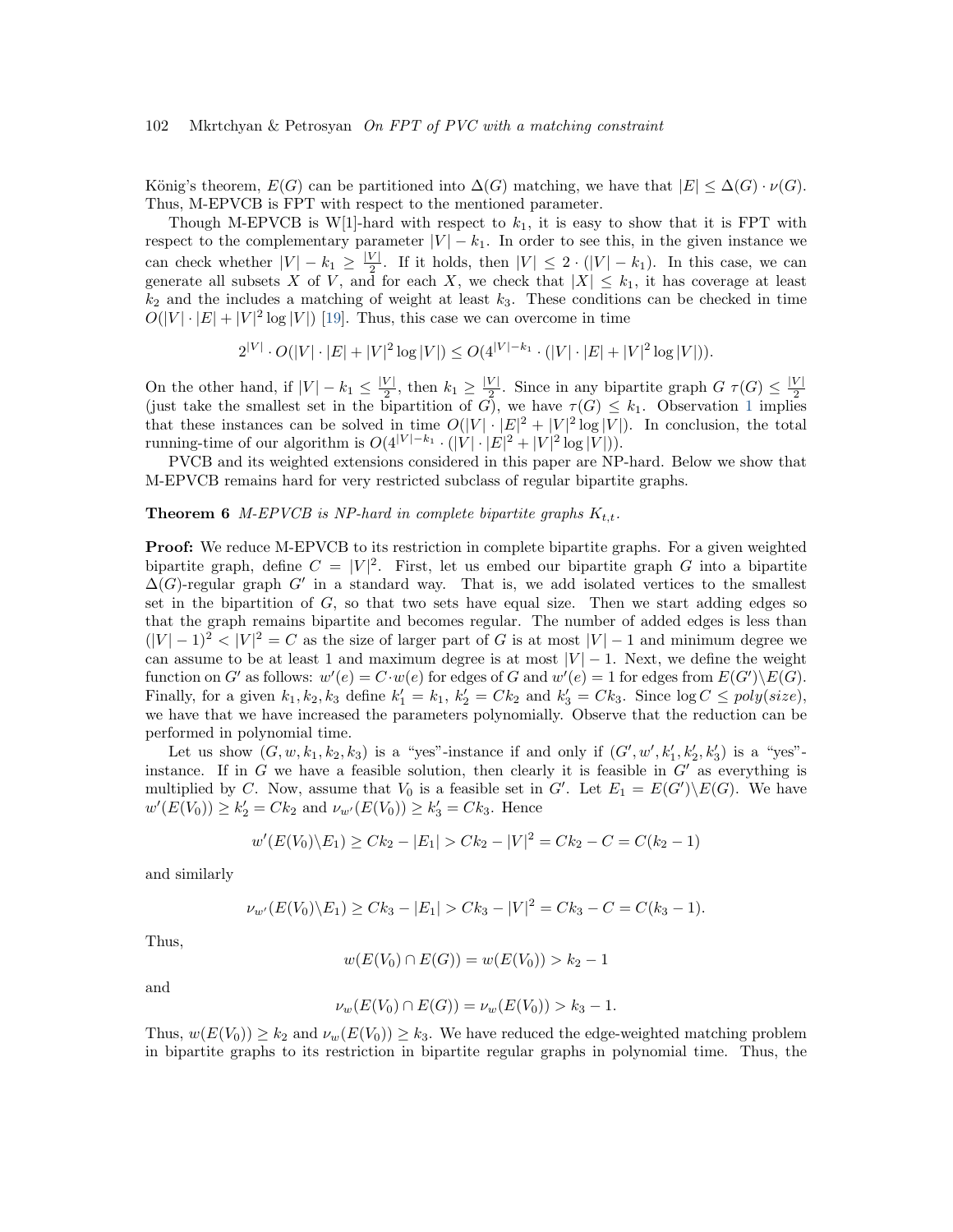problem is NP-hard in bipartite regular graphs. Now, in order to complete the proof of the theorem, observe that if we want to obtain a complete bipartite graph in the reduction, we only need to continue adding edges of weight 1. The proof is complete.  $\Box$ 

**Remark 1** Observe that the vertices of  $V(G')\setminus V(G)$  in the reduction do not play a role since they do not cover the old edges. Hence if we have a coverage greater than  $C(k_2-1)$  in  $G'$ , then all these edges will be covered with vertices from  $V(G)$ . Thus, they will give rise to a coverage larger than  $k_2 - 1$  in G with vertices of G.

The proved hardness result has some consequences. In order to state them, recall that a matching  $M$  of  $G$  is called an induced matching, if  $G$  contains no path of length three, such that its first and third edge belong to M. Let  $\nu_{ind}(G)$  be the size of a largest induced matching of G. In complete bipartite graphs  $K_{t,t}$ , we have that  $\nu_{ind}(G) = 1$ , the domination number is 2,  $2\alpha(G)-|V| = 0$  ( $\alpha(G)$  is the size of the largest independent set in G) and  $\Delta(G)\cdot\nu(G)-|E(G)| = 0$ (this is true for any bipartite regular graph). Thus, M-EPVCB is paraNP-hard with respect to these parameters. Below we obtain a hardness result with respect to  $|V| - 2\nu_{ind}(G)$ .

<span id="page-12-1"></span>**Theorem 7** Under the assumption  $FPT \neq W[1]$ , M-EPVCB cannot be FPT with respect to  $|V|$  –  $2\nu_{ind}(G)$ .

**Proof:** We reduce from the restriction of BKP from Theorem [3.](#page-7-0) For a given instance of BKP from this theorem, consider the disjoint 2-paths from the proof of Theorem [5.](#page-9-0) Now, from each 2-path take one vertex of degree 1, and identify these n vertices in order to get the tree  $G'$  (see Figure [2\)](#page-12-0). The resulting vertex z in G' has degree n. Observe that  $|V(G')| - 2\nu_{ind}(G') = 1$ .



Figure 2: The tree G′ obtained after the reduction from BKP.

<span id="page-12-0"></span>Let us show that the instance of BKP is a "yes"-instance if and only if the instance of M-EPVCB is a "yes"-instance. Forward direction is trivial. Let us prove the converse statement. Assume that the instance of M-EPVCB is a "yes"-instance. It suffices to show that there is a feasible set that does not take z. Assume that we have a feasible set  $V_0$  in M-EPVCB. We can assume that  $z \in V_0$ . If all neighbors of z are in  $V_0$ , then we can remove it without losing feasibility. Thus, we can assume that at least one neighbor of z does not belong to  $V_0$ . Replace z with this neighbor in order to obtain a set  $V_1$ . Observe that because of the condition

$$
\sum_{i=1}^{n} [pr_1(a_i) - pr_2(a_i)] < \min_{x \in A} pr_2(x)
$$

we have the same lower bounds for the coverage and the maximum weighted matching of covered edges. Thus, we have a feasible set that avoids z. The proof is complete.  $\Box$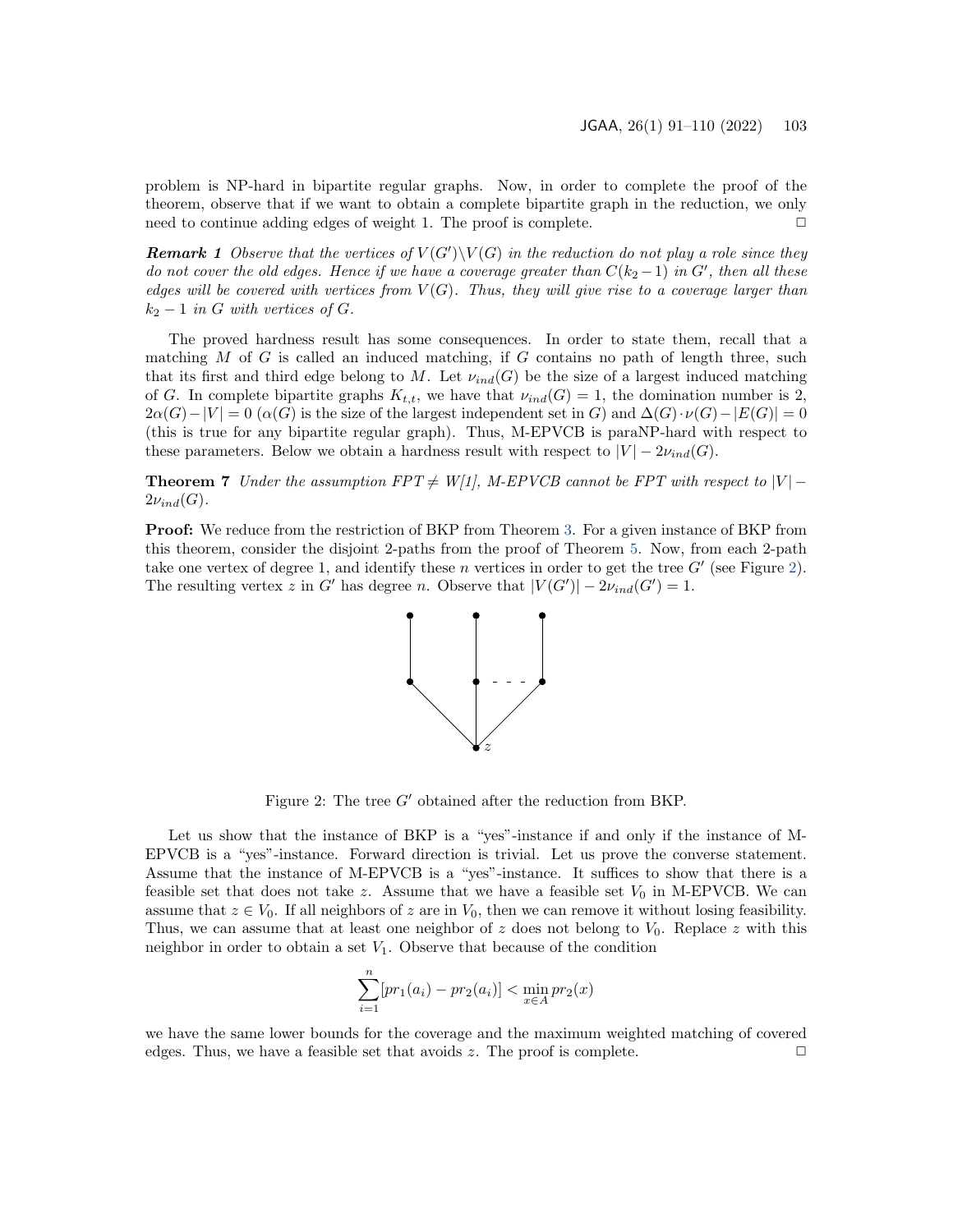In the previous theorem we showed that M-EPVCB is hard already when  $|V| - 2\nu_{ind}(G) = 1$ . One may wonder what happens when  $|V| - 2\nu_{ind}(G) = 0$ . In this case, we have an induced perfect matching in G. Thus, G is 1-regular. Therefore, by taking  $k_1$  edges of maximum weight, we can check whether these edges have coverage at least  $k_2$  and  $k_3$ . If they do, we have a "yes"-instance. Otherwise, it is a "no"-instance. Clearly, this can be done in time  $O(|V| \cdot \log |V|)$ .

**Theorem 8** Under the assumption  $FPT \neq W[1]$ , M-EPVCB is not polynomial-time solvable in paths and cycles.

**Proof:** In Theorem [5,](#page-9-0) we have shown that M-EPVCB is W[1]-hard with respect to  $k_1$  in vertexdisjoint 2-paths. Now, we are going to reduce these instances to cycles and paths in polynomialtime. Clearly, this will prove the statement.



Figure 3: The path/cycle obtained from vertex disjoint 2-paths.

<span id="page-13-0"></span>We follow the strategy of the proof of Theorem [6.](#page-11-0) Assume that  $G$  is a vertex union of 2-paths. Let us take a constant  $C = |V|^2$  and define the new values of parameters as we did in the proof of Theorem [6.](#page-11-0) Now, in order to obtain cycles or paths, we add edges of weight 1 (see Figure [3\)](#page-13-0). Since G is of maximum degree two, this is always possible. As in Theorem [6,](#page-11-0) one can prove that the original instance is a "yes"-instance if and only if the new instance is a "yes"-instance. The proof is complete.

Recall that  $rad(G)$  and  $diam(G)$  denote the radius and diameter of G. For more information on them, the reader can refer to [\[16\]](#page-17-0). In Theorem [7,](#page-12-1) we proved that M-EPVCB remains hard in a class of trees of radius two and diameter four. This implies that under the assumption FPT  $\neq$  W[1], M-EPVCB cannot be FPT with respect to  $diam(G)$  and  $rad(G)$ . One may ask question about the parameters  $|V| - diam(G)$  and  $|V| - rad(G)$ . Observe that in paths, we have that  $|V| - diam(G)$ is constant. Thus, under the assumption  $FPT \neq W[1]$ , M-EPVCB cannot be FPT with respect to it. On the other hand, for any graph G, we have  $rad(G) \leq \frac{|V|}{2}$  $\frac{|V|}{2}$ . Thus,  $|V| - rad(G) \ge \frac{|V|}{2}$  $\frac{v_1}{2}$ . Thus, M-EPVCB is FPT with respect to  $|V| - rad(G)$ . Finally, let us note that in paths  $|V| - 2 \cdot rad(G)$  is constant, too. Thus, under the assumption  $FPT \neq W[1]$ , M-EPVCB cannot be FPT with respect to it, too.

Observe that M-EPVCB is hard with respect to  $|V_1|$  as cycles demonstrate. In these instances, we have  $|V_1| = 0$ . Also, observe that the problem is hard with respect to  $|V_{\geq 3}|$  as paths demonstrate.

**Theorem 9** M-EPVCB is FPT with respect to  $|V_{\geq 2}|$ . It can be solved with an algorithm running in time  $O\left(2^{2^{|V_{\geq 2}|}} \cdot (|V|^2 \cdot |E| + |V|^3 \cdot \log |V|)\right)$ .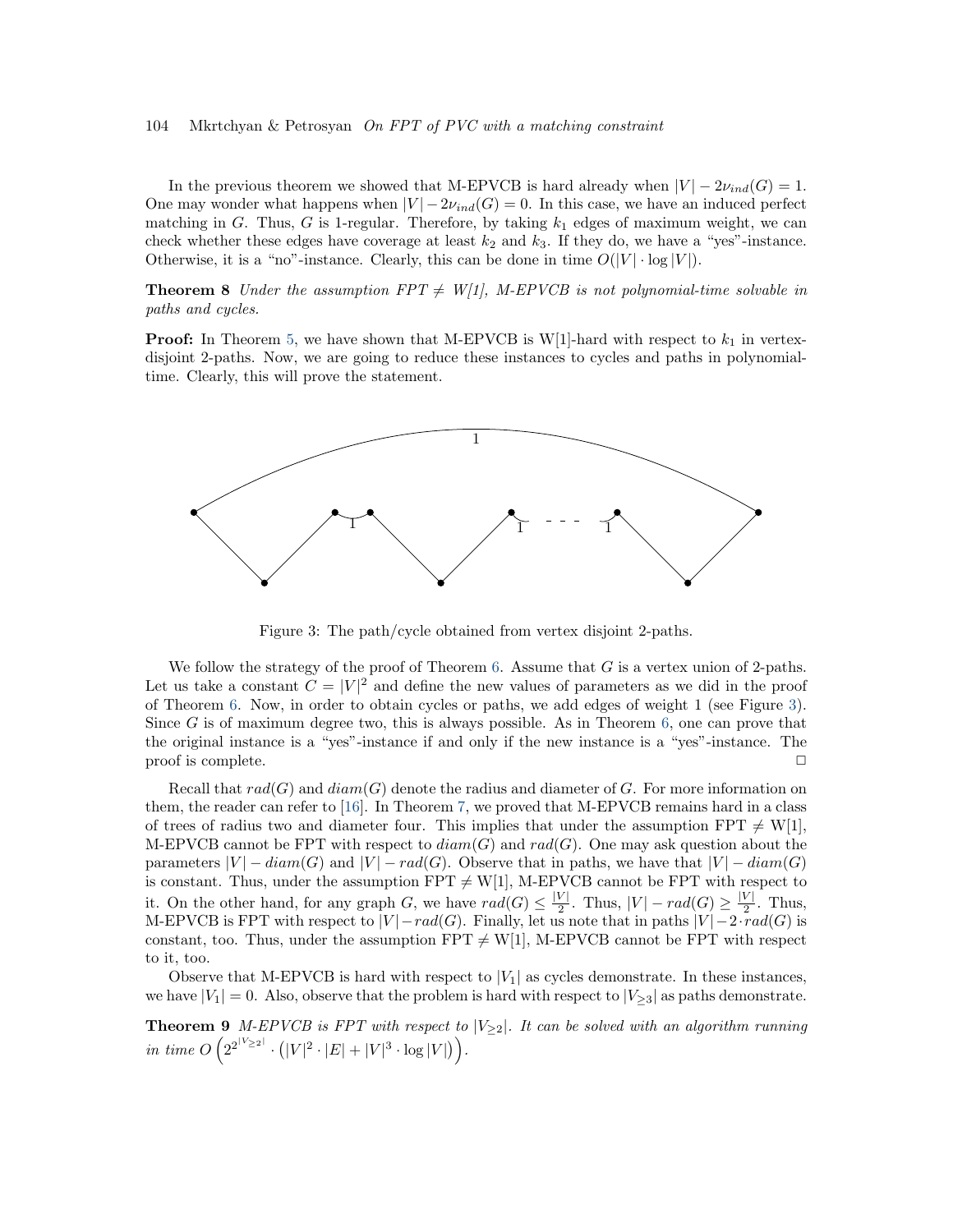**Proof:** For a given instance of M-EPVCB, we consider two cases. If  $\log |V| \leq |V_{\geq 2}|$ , then |V| is bounded in terms of our parameter. Thus, we can solve these instances in  $FPT(|V_{\geq2}|)$  time. More precisely, there are

$$
2^{|V|} \le 2^{2^{|V_{\geq 2}}}
$$

subsets of vertices. We can generate all of them and check each of them for feasibility. It can be done in time  $O(|V| \cdot |E| + |V|^2 \log |V|)$  [\[19\]](#page-17-12). Thus the running-time of this case is

$$
O(2^{2^{|V \geq 2|}} \cdot (|V| \cdot |E| + |V|^2 \cdot \log |V|)).
$$

Now assume that  $log |V| \ge |V_{>2}|$ . Observe that our graph can be represented as the vertices of  $V_{\geq 2}$  that may or may not be joined to some vertices of  $V_1$ , plus we may have isolated edges (we can ignore isolated vertices), see Figure [4.](#page-14-1)



<span id="page-14-1"></span>Figure 4: The way G looks from the perspective of  $V_{\geq 2}$ . We can ignore isolated vertices in G.

Observe that if our problem is a yes-instance, then there is a solution that takes some vertices from  $V_{\geq 2}$  plus some independent vertices from the vertices of these isolated edges. Thus, we can consider the following simple algorithm: let us generate all subsets X of  $V_{\geq 2}$  that have size at most k<sub>1</sub>. We have  $2^{|V|\geq 2} \leq |V|$  possibilities. For each of these choices we add k<sub>1</sub> − |X| independent vertices from isolated edges that have the largest coverage. We can do this in time  $O(|V| \cdot \log |V|)$ . We test the resulting set for feasibility in time  $O(|V| \cdot |E| + |V|^2 \log |V|)$  [\[19\]](#page-17-12). Clearly, this algorithm solves our problem exactly. Moreover, in this case its running time is

$$
2^{|V_{\geq 2}|} \cdot (O(|V| \cdot \log |V|) + O(|V| \cdot |E| + |V|^2 \cdot \log |V|)) = O(|V|^2 \cdot |E| + |V|^3 \cdot \log |V|).
$$

Combining the two cases, we have that M-EPVCB is FPT with respect to  $|V_{\geq 2}|$ , and the runningtime of the corresponding algorithm is

$$
O\left(2^{2^{\lceil V\geq 2\rceil}}\cdot\left(\lvert V\rvert^2\cdot\lvert E\rvert+\lvert V\rvert^3\cdot\log\lvert V\rvert\right)\right).
$$

The proof is complete.  $\Box$ 

### <span id="page-14-0"></span>7 Future Work

In this paper, we have shown that M-EPVCB is W[1]-hard or paraNP-hard with respect to many parameters. We also observed that in case of some parameters the problem is FPT. There are questions that deserve further investigation. Below we present some of them.

We have observed that M-EPVCB is FPT with respect to  $|V| - k_1$ . It would be interesting to investigate its hardness with respect to  $|V| - 2 \cdot k_1$ .

In Theorem [5,](#page-9-0) we have shown that M-EPVCB is W[1]-hard with respect to  $k_1$ . It would be interesting to strengthen this result and show

<span id="page-14-2"></span>**Conjecture 1** M-EPVCB is W[1]-hard with respect to  $\min\{|X|, |Y|\}$ .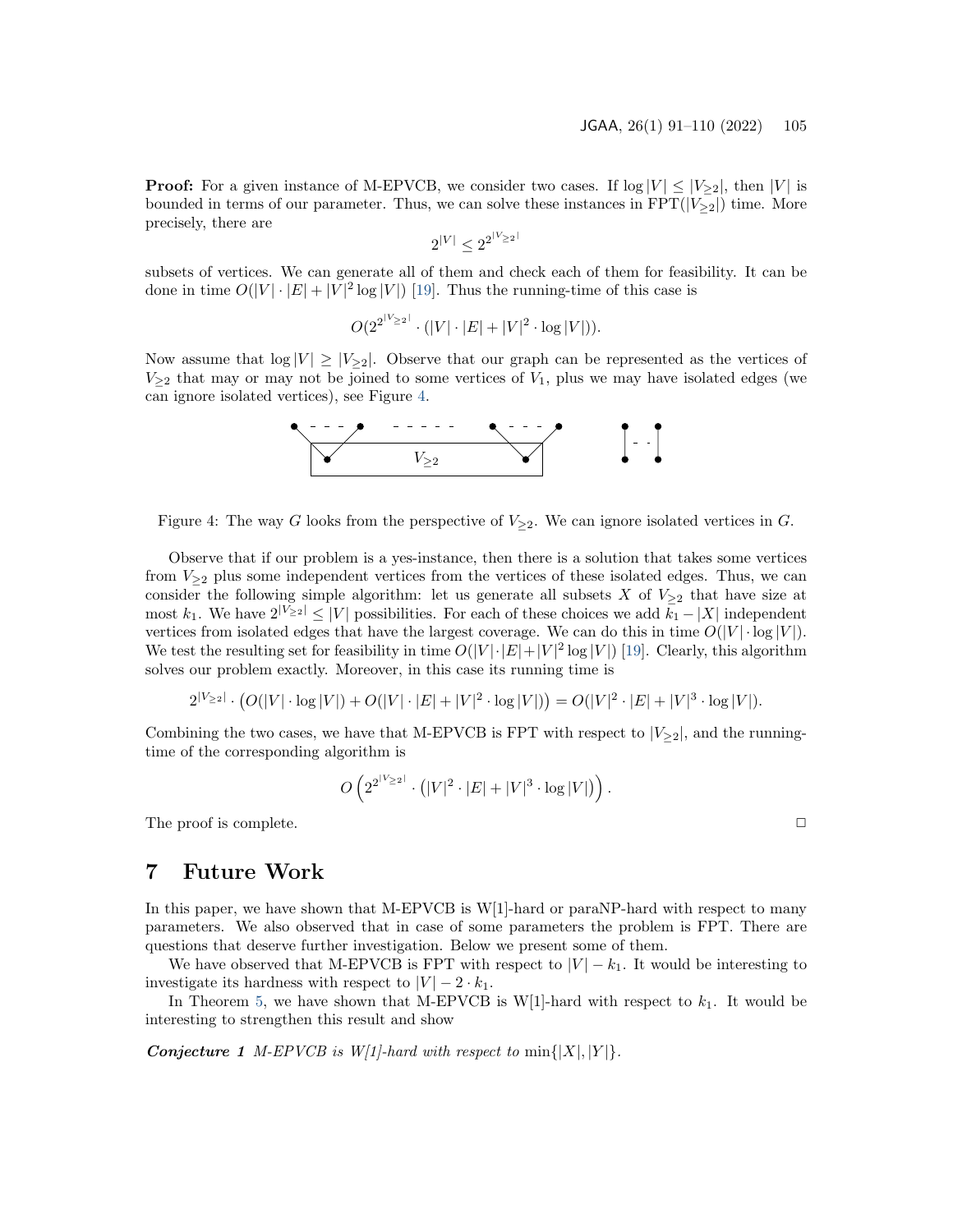Here  $X$  and  $Y$  denote the two sets in the bipartition of the input graph. In other words, the vertex-set of the input graph is  $X \cup Y$  and any edge connects a vertex from X to a vertex from Y.

<span id="page-15-0"></span>In Corollary [2,](#page-10-1) we have shown that M-EPVCB is less likely to be FPT with respect to  $\Delta(G)$ . We suspect that

Conjecture 2 M-EPVCB is W[1]-hard with respect to  $|V| - \Delta(G)$ .

We can show that Conjecture [1](#page-14-2) implies Conjecture [2.](#page-15-0) It suffices to present an FPT reduction from M-EPVCB considered with respect to  $\min\{|X|, |Y|\}$  to M-EPVCB considered with respect to  $|V| - \Delta(G)$ . Assume that we have G and let  $(X, Y)$  be the bipartition of G. Assume that  $|Y| \leq |X|$ . Add a new vertex z to Y and add  $k = |V(G)|$  vertices to X. Finally join z to all vertices of X both old and new. Let  $H$  be the resulting bipartite graph. Observe that its size is polynomial in terms of G. Moreover, as we did in the proof of Theorem  $6$ , we can multiply the weights of edges of  $G$  with a big constant  $C$  and define the new edges of  $H$  to have weight one. As in the proof of this theorem, we define the parameters  $k_1, k_2$  and  $k_3$  in the same way. One can show that originally we had a "yes"-instance if and only if the new instance is a "yes"-instance. Moreover, observe that this reduction is polynomial-time. It remains to bound the parameters. Observe that

$$
|V(H)| = |V(G)| + 1 + k
$$

and

$$
\Delta(H) = |X| + k.
$$

Thus,

$$
|V(H)| - \Delta(H) = |Y| + 1 = \min\{|X|, |Y|\} + 1.
$$

Thus, this reduction is an FPT-reduction. We finish the discussion with the following

**Observation 3** The hardness of M-EPVCB with respect to  $\min\{|X|, |Y|\}$  is equivalent to that of  $M$ -EPVCB with respect to  $\nu(G)$ .

**Proof:** Since  $\nu(G) \le \min\{|X|, |Y|\}$ , one direction is trivial. Assume that the problem is hard with respect to min{ $|X|$ ,  $|Y|$ . Let us show that it is hard with respect to  $\nu(G)$ . Let us embed  $G = (X, Y, E)$  into a complete bipartite graph  $K_{[X],[Y]}$ . As previously, we multiply edge-weights of old edges with a big, but polynomially bounded constant (see Theorem [6\)](#page-11-0). The weights of new edges are one. As before, we have a polynomial-time reduction. Thus, the two conditions of FPT-reductions are satisfied. It suffices to show that  $\nu(K_{|X|,|Y|})$  is bounded in terms of a function of  $\min\{|X|, |Y|\}$ . We have

$$
\nu(K_{|X|,|Y|}) = \min\{|X|,|Y|\}.
$$

Thus, the described reduction is an FPT reduction. The proof is complete.  $\Box$ 

### Acknowledgement

We thank our referees for their many comments on the previous version of the paper that helped us to improve the presentation of our results.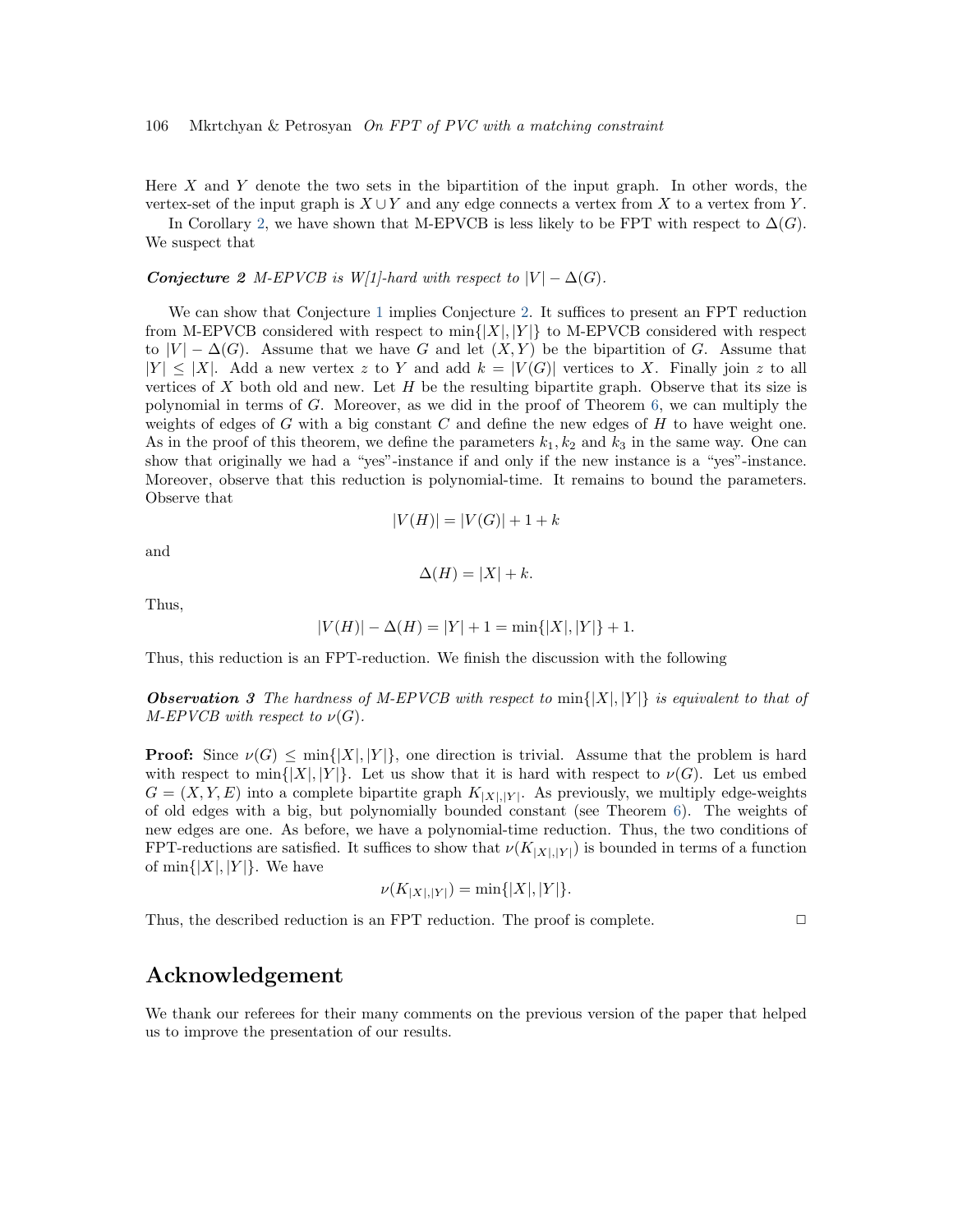# References

- <span id="page-16-8"></span>[1] A. A. Ageev and M. Sviridenko. Approximation algorithms for maximum coverage and max cut with given size of parts. In IPCO, pages 17–30, 1999. [doi:10.1007/3-540-48777-8\\_2](https://doi.org/10.1007/3-540-48777-8_2).
- <span id="page-16-10"></span>[2] O. Amini, F. Fomin, and S. Saurabh. Implicit branching and parameterized partial cover problems. J. Comp. Sys. Sciences, 77:1159–1171, 2011. [doi:10.1016/j.jcss.2010.12.002](https://doi.org/10.1016/j.jcss.2010.12.002).
- <span id="page-16-9"></span>[3] N. Apollonio and B. Simeone. Improved approximation of maximum vertex coverage problem on bipartite graphs. SIAM J. Discret. Math., 28(3):1137–1151, 2014. [doi:10.1137/](https://doi.org/10.1137/130931059) [130931059](https://doi.org/10.1137/130931059).
- <span id="page-16-2"></span>[4] N. Apollonio and B. Simeone. The maximum vertex coverage problem on bipartite graphs. Discret. Appl. Math., 165:37–48, 2014. [doi:10.1016/j.dam.2013.05.015](https://doi.org/10.1016/j.dam.2013.05.015).
- <span id="page-16-7"></span>[5] R. Bar-Yehuda. Using homogeneous weights for approximating the partial cover problem. J. Algorithms, 39(2):137–144, 2001. [doi:10.1006/jagm.2000.1150](https://doi.org/10.1006/jagm.2000.1150).
- <span id="page-16-6"></span>[6] R. Bar-Yehuda, G. Flysher, J. Mestre, and D. Rawitz. Approximation of partial capacitated vertex cover. In L. Arge, M. Hoffmann, and E. Welzl, editors, Algorithms - ESA 2007, 15th Annual European Symposium, Eilat, Israel, October 8-10, 2007, Proceedings, volume 4698 of Lecture Notes in Computer Science, pages 335–346. Springer, 2007. [doi:10.1007/](https://doi.org/10.1007/978-3-540-75520-3_31) [978-3-540-75520-3\\\_31](https://doi.org/10.1007/978-3-540-75520-3_31).
- <span id="page-16-4"></span>[7] M. Bläser. Computing small partial coverings. Inf. Process. Lett.,  $85(6):327-331$ , 2003. [doi:](https://doi.org/10.1016/S0020-0190(02)00434-9) [10.1016/S0020-0190\(02\)00434-9](https://doi.org/10.1016/S0020-0190(02)00434-9).
- <span id="page-16-5"></span>[8] N. H. Bshouty and L. Burroughs. Massaging a linear programming solution to give a 2 approximation for a generalization of the vertex cover problem. In M. Morvan, C. Meinel, and D. Krob, editors, STACS 98, 15th Annual Symposium on Theoretical Aspects of Computer Science, Paris, France, February 25-27, 1998, Proceedings, volume 1373 of Lecture Notes in Computer Science, pages 298–308. Springer, 1998. [doi:10.1007/BFb0028569](https://doi.org/10.1007/BFb0028569).
- <span id="page-16-0"></span>[9] B. Caskurlu, A. Gehani, C. Ç. Bilgin, and K. Subramani. Analytical models for risk-based intrusion response. Comput. Networks, 57(10):2181–2192, 2013. [doi:10.1016/j.comnet.](https://doi.org/10.1016/j.comnet.2013.03.012) [2013.03.012](https://doi.org/10.1016/j.comnet.2013.03.012).
- <span id="page-16-3"></span>[10] B. Caskurlu, V. Mkrtchyan, O. Parekh, and K. Subramani. On partial vertex cover and budgeted maximum coverage problems in bipartite graphs. In J. Díaz, I. Lanese, and D. Sangiorgi, editors, Theoretical Computer Science - 8th IFIP TC 1/WG 2.2 International Conference, TCS 2014, Rome, Italy, September 1-3, 2014. Proceedings, volume 8705 of Lecture Notes in Computer Science, pages 13–26. Springer, 2014. [doi:10.1007/978-3-662-44602-7\\\_2](https://doi.org/10.1007/978-3-662-44602-7_2).
- <span id="page-16-1"></span>[11] B. Caskurlu, V. Mkrtchyan, O. Parekh, and K. Subramani. Partial vertex cover and budgeted maximum coverage in bipartite graphs. SIAM J. Discret. Math., 31(3):2172–2184, 2017. [doi:10.1137/15M1054328](https://doi.org/10.1137/15M1054328).
- <span id="page-16-11"></span>[12] M. Cesati. Compendium of parameterized problems. 2006. URL: [http://cesati.sprg.](http://cesati.sprg.uniroma2.it/research/compendium/compendium.pdf) [uniroma2.it/research/compendium/compendium.pdf](http://cesati.sprg.uniroma2.it/research/compendium/compendium.pdf).
- <span id="page-16-12"></span>[13] J. Chen, Y. Guo, and Q. Huang. Linear-time parameterized algorithms with limited local resources. CoRR, abs/2003.02866, 2020. URL: <https://arxiv.org/abs/2003.02866>, [arXiv:](http://arxiv.org/abs/2003.02866) [2003.02866](http://arxiv.org/abs/2003.02866).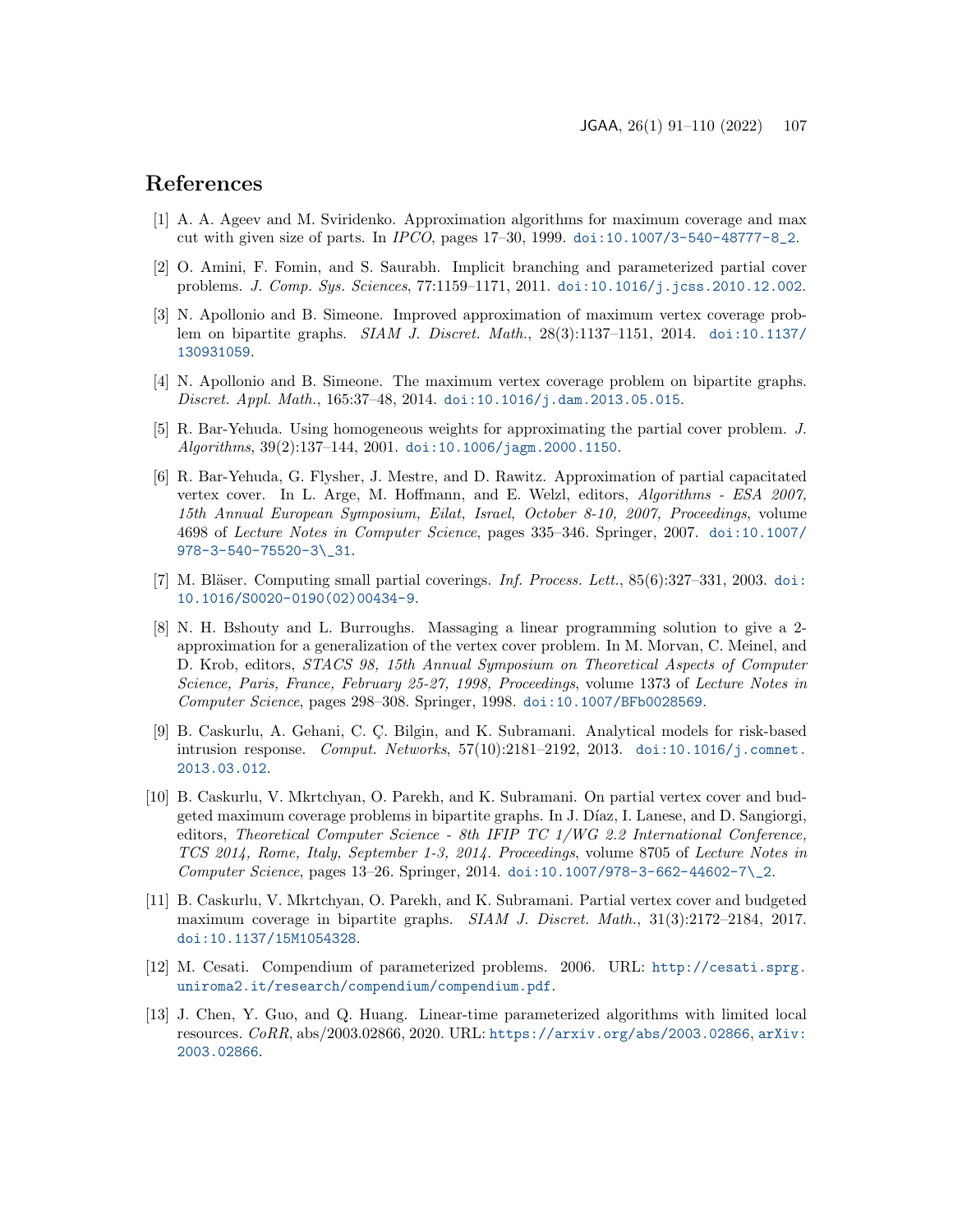- 108 Mkrtchyan & Petrosyan On FPT of PVC with a matching constraint
- <span id="page-17-9"></span>[14] J. Chen and I. A. Kanj. Constrained minimum vertex cover in bipartite graphs: complexity and parameterized algorithms. J. Comput. Syst. Sci.,  $67(4):833-847, 2003$ . [doi:10.1016/j.](https://doi.org/10.1016/j.jcss.2003.09.003) [jcss.2003.09.003](https://doi.org/10.1016/j.jcss.2003.09.003).
- <span id="page-17-2"></span>[15] M. Cygan, F. V. Fomin, L. Kowalik, D. Lokshtanov, D. Marx, M. Pilipczuk, M. Pilipczuk, and S. Saurabh. Parameterized Algorithms. Springer, 2015. [doi:10.1007/978-3-319-21275-3](https://doi.org/10.1007/978-3-319-21275-3).
- <span id="page-17-0"></span>[16] R. Diestel. Graph Theory, 4th Edition, volume 173 of Graduate texts in mathematics. Springer, 2012.
- <span id="page-17-5"></span>[17] I. Dinur and S. Safra. On the hardness of approximating minimum vertex cover. Ann. of Math., 162(1):439–485, 2005.
- <span id="page-17-11"></span>[18] R. G. Downey and M. R. Fellows. Fixed-parameter tractability and completeness II: on completeness for W[1]. Theor. Comput. Sci., 141(1&2):109–131, 1995. [doi:10.1016/](https://doi.org/10.1016/0304-3975(94)00097-3) [0304-3975\(94\)00097-3](https://doi.org/10.1016/0304-3975(94)00097-3).
- <span id="page-17-12"></span>[19] H. N. Gabow. Data structures for weighted matching and nearest common ancestors with linking. In D. S. Johnson, editor, Proceedings of the First Annual ACM-SIAM Symposium on Discrete Algorithms, 22-24 January 1990, San Francisco, California, USA, pages 434–443. SIAM, 1990. URL: <http://dl.acm.org/citation.cfm?id=320176.320229>.
- <span id="page-17-8"></span>[20] R. Gandhi, S. Khuller, and A. Srinivasan. Approximation algorithms for partial covering problems. J. Algorithms, 53(1):55–84, 2004. [doi:10.1016/j.jalgor.2004.04.002](https://doi.org/10.1016/j.jalgor.2004.04.002).
- <span id="page-17-10"></span>[21] J. Guo, R. Niedermeier, and S. Wernicke. Parameterized complexity of generalized vertex cover problems. In F. K. H. A. Dehne, A. López-Ortiz, and J. Sack, editors, Algorithms and Data Structures, 9th International Workshop, WADS 2005, Waterloo, Canada, August 15-17, 2005, Proceedings, volume 3608 of Lecture Notes in Computer Science, pages 36–48. Springer, 2005. [doi:10.1007/11534273\\\_5](https://doi.org/10.1007/11534273_5).
- <span id="page-17-7"></span>[22] D. S. Hochbaum. The t-vertex cover problem: Extending the half integrality framework with budget constraints. In K. Jansen and D. S. Hochbaum, editors, Approximation Algorithms for Combinatorial Optimization, International Workshop APPROX'98, Aalborg, Denmark, July 18-19, 1998, Proceedings, volume 1444 of Lecture Notes in Computer Science, pages 111–122. Springer, 1998. [doi:10.1007/BFb0053968](https://doi.org/10.1007/BFb0053968).
- <span id="page-17-3"></span>[23] G. Joret and A. Vetta. Reducing the rank of a matroid. Discret. Math. Theor. Comput. Sci., 17(2):143–156, 2015. URL: <http://dmtcs.episciences.org/2135>.
- <span id="page-17-4"></span>[24] G. Karakostas. A better approximation ratio for the vertex cover problem. ACM Trans. Algorithms, 5(4):41:1–41:8, 2009. [doi:10.1145/1597036.1597045](https://doi.org/10.1145/1597036.1597045).
- <span id="page-17-1"></span>[25] R. M. Karp. Reducibility among combinatorial problems. In R. E. Miller and J. W. Thatcher, editors, Proceedings of a symposium on the Complexity of Computer Computations, held March 20-22, 1972, at the IBM Thomas J. Watson Research Center, Yorktown Heights, New York, USA, The IBM Research Symposia Series, pages 85–103. Plenum Press, New York, 1972. [doi:10.1007/978-1-4684-2001-2\\\_9](https://doi.org/10.1007/978-1-4684-2001-2_9).
- <span id="page-17-6"></span>[26] S. Khot, D. Minzer, and M. Safra. Pseudorandom sets in grassmann graph have near-perfect expansion. Electron. Colloquium Comput. Complex., page 6, 2018. URL: [https://eccc.](https://eccc.weizmann.ac.il/report/2018/006) [weizmann.ac.il/report/2018/006](https://eccc.weizmann.ac.il/report/2018/006).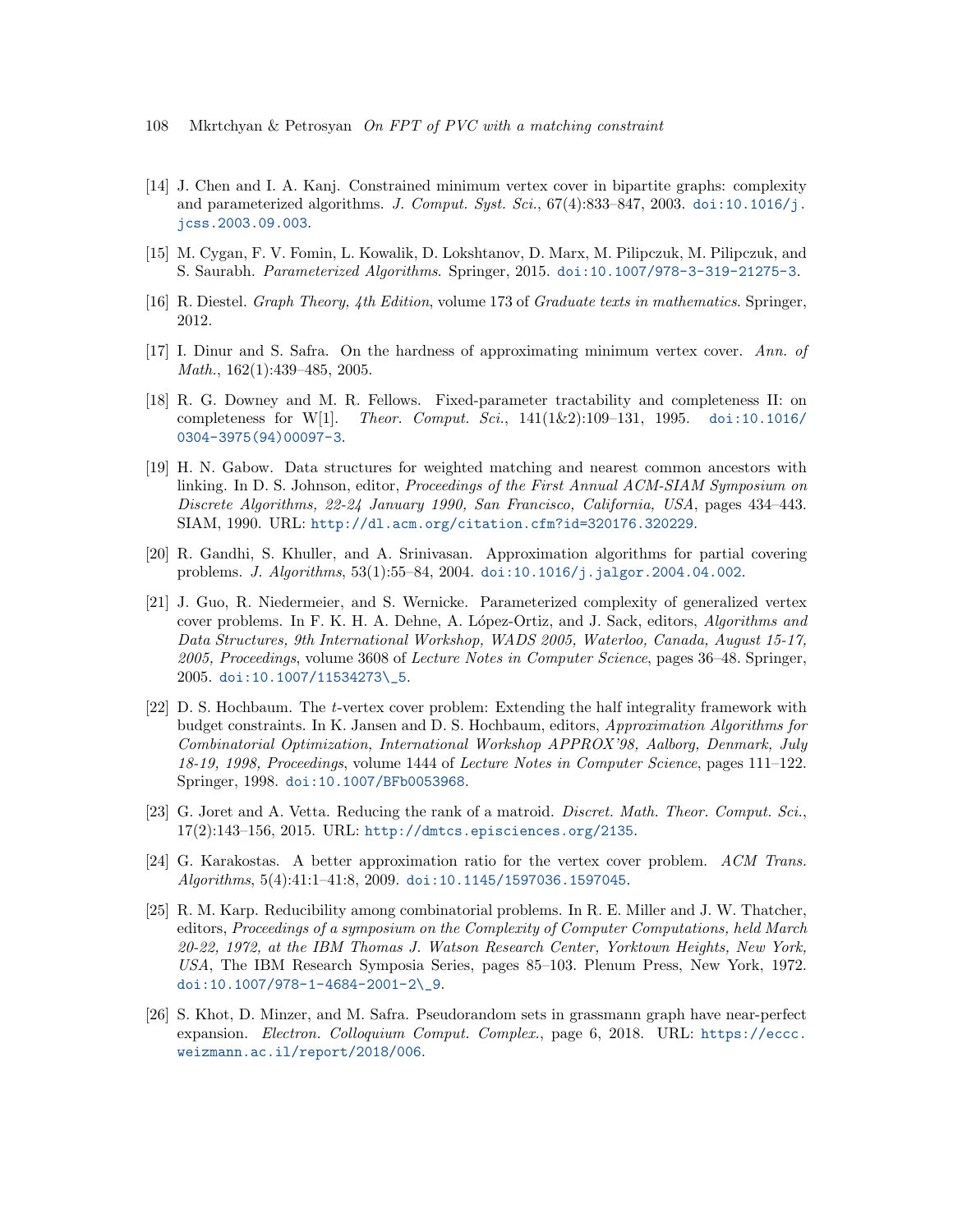- <span id="page-18-2"></span>[27] S. Khot and O. Regev. Vertex cover might be hard to approximate to within 2-epsilon. J. Comput. Syst. Sci., 74(3):335-349, 2008. [doi:10.1016/j.jcss.2007.06.019](https://doi.org/10.1016/j.jcss.2007.06.019).
- <span id="page-18-9"></span>[28] S. Khuller, A. Moss, and J. Naor. The budgeted maximum coverage problem. Inf. Process. Lett.,  $70(1):39-45, 1999.$  [doi:10.1016/S0020-0190\(99\)00031-9](https://doi.org/10.1016/S0020-0190(99)00031-9).
- <span id="page-18-4"></span>[29] J. Kneis, A. Langer, and P. Rossmanith. Improved upper bounds for partial vertex cover. In H. Broersma, T. Erlebach, T. Friedetzky, and D. Paulusma, editors, Graph-Theoretic Concepts in Computer Science, 34th International Workshop, WG 2008, Durham, UK, June 30 - July 2, 2008. Revised Papers, volume 5344 of Lecture Notes in Computer Science, pages 240–251, 2008. [doi:10.1007/978-3-540-92248-3\\\_22](https://doi.org/10.1007/978-3-540-92248-3_22).
- <span id="page-18-7"></span>[30] J. Kneis, D. Mölle, S. Richter, and P. Rossmanith. Intuitive algorithms and t-vertex cover. In T. Asano, editor, Algorithms and Computation, 17th International Symposium, ISAAC 2006, Kolkata, India, December 18-20, 2006, Proceedings, volume 4288 of Lecture Notes in Computer Science, pages 598–607. Springer, 2006. [doi:10.1007/11940128\\\_60](https://doi.org/10.1007/11940128_60).
- <span id="page-18-6"></span>[31] J. Kneis, D. Mölle, and P. Rossmanith. Partial vs. complete domination: t-dominating set. In J. van Leeuwen, G. F. Italiano, W. van der Hoek, C. Meinel, H. Sack, and F. Plasil, editors, SOFSEM 2007: Theory and Practice of Computer Science, 33rd Conference on Current Trends in Theory and Practice of Computer Science, Harrachov, Czech Republic, January 20-26, 2007, Proceedings, volume 4362 of Lecture Notes in Computer Science, pages 367–376. Springer, 2007. [doi:10.1007/978-3-540-69507-3\\\_31](https://doi.org/10.1007/978-3-540-69507-3_31).
- <span id="page-18-3"></span>[32] J. Könemann, O. Parekh, and D. Segev. A unified approach to approximating partial covering problems. Algorithmica, 59(4):489–509, 2011. [doi:10.1007/s00453-009-9317-0](https://doi.org/10.1007/s00453-009-9317-0).
- <span id="page-18-5"></span>[33] J. Mestre. A primal-dual approximation algorithm for partial vertex cover: Making educated guesses. Algorithmica, 55(1):227–239, 2009. [doi:10.1007/s00453-007-9003-z](https://doi.org/10.1007/s00453-007-9003-z).
- <span id="page-18-8"></span>[34] V. Mkrtchyan, O. Parekh, D. Segev, and K. Subramani. The approximability of partial vertex covers in trees. In B. Steffen, C. Baier, M. van den Brand, J. Eder, M. Hinchey, and T. Margaria, editors, SOFSEM 2017: Theory and Practice of Computer Science - 43rd International Conference on Current Trends in Theory and Practice of Computer Science, Limerick, Ireland, January 16-20, 2017, Proceedings, volume 10139 of Lecture Notes in Computer Science, pages 350–360. Springer, 2017. [doi:10.1007/978-3-319-51963-0\\\_27](https://doi.org/10.1007/978-3-319-51963-0_27).
- <span id="page-18-0"></span>[35] V. Mkrtchyan, G. Petrosyan, K. Subramani, and P. J. Wojciechowski. Parameterized algorithms for partial vertex covers in bipartite graphs. In L. Gasieniec, R. Klasing, and T. Radzik, editors, Combinatorial Algorithms - 31st International Workshop, IWOCA 2020, Bordeaux, France, June 8-10, 2020, Proceedings, volume 12126 of Lecture Notes in Computer Science, pages 395–408. Springer, 2020. [doi:10.1007/978-3-030-48966-3\\\_30](https://doi.org/10.1007/978-3-030-48966-3_30).
- <span id="page-18-1"></span>[36] C. H. Papadimitriou and M. Yannakakis. Optimization, approximation, and complexity classes. J. Comput. Syst. Sci.,  $43(3):425-440$ , 1991. [doi:10.1016/0022-0000\(91\)90023-X](https://doi.org/10.1016/0022-0000(91)90023-X).
- <span id="page-18-10"></span>[37] V. T. Paschos. A polynomial time approximation schema for maximum k-vertex cover in bipartite graphs. CoRR, abs/1909.08435, 2019. URL: <http://arxiv.org/abs/1909.08435>, [arXiv:1909.08435](http://arxiv.org/abs/1909.08435).